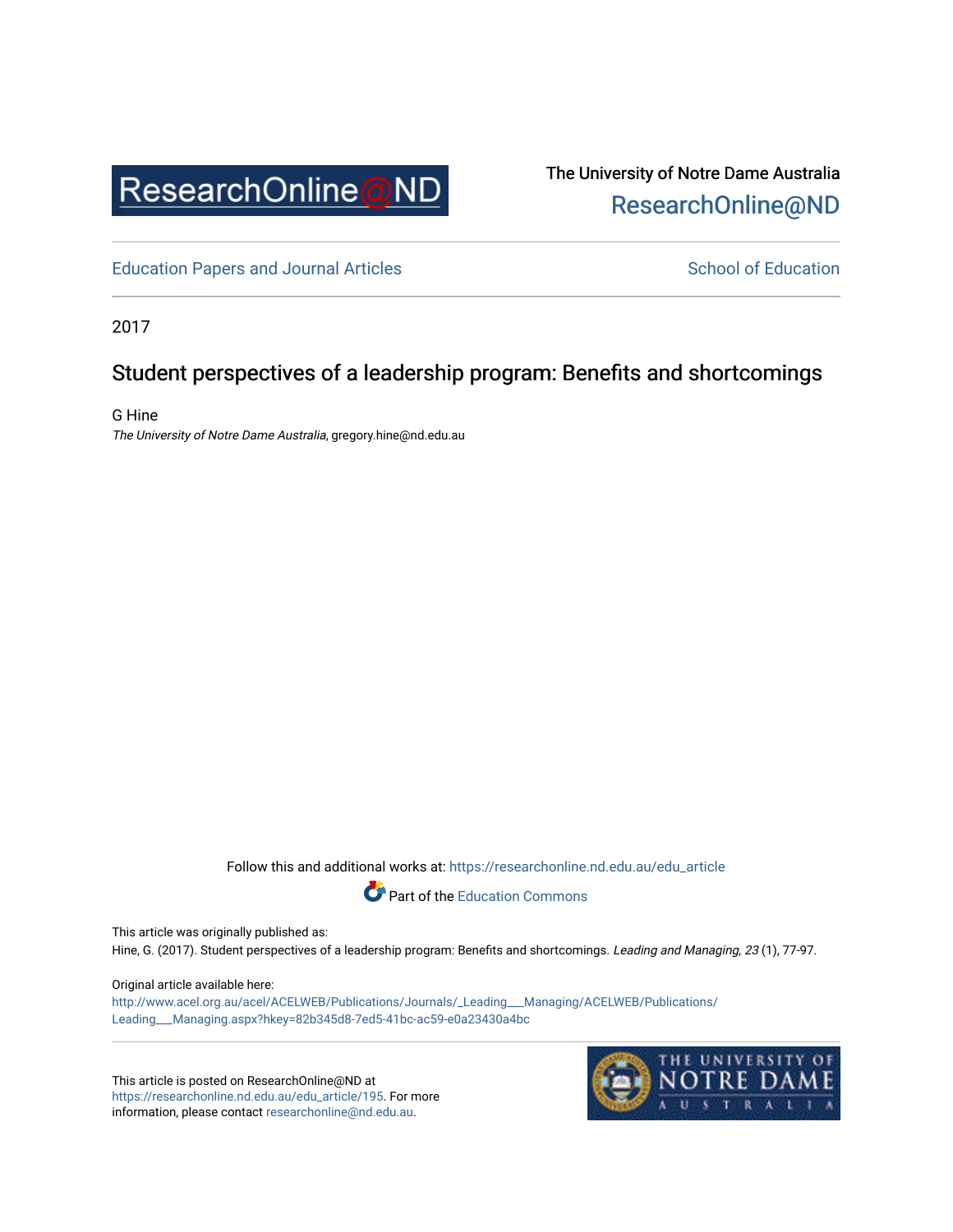This is the author's version of an article published in *Leading and Managing* available online at [www.acel.org.au/acel](http://www.acel.org.au/acel)

Hine, G. (2017) Student perspectives of a leadership program: Benefits and shortcomings. *Leading and Managing, 23*(1), 77-97.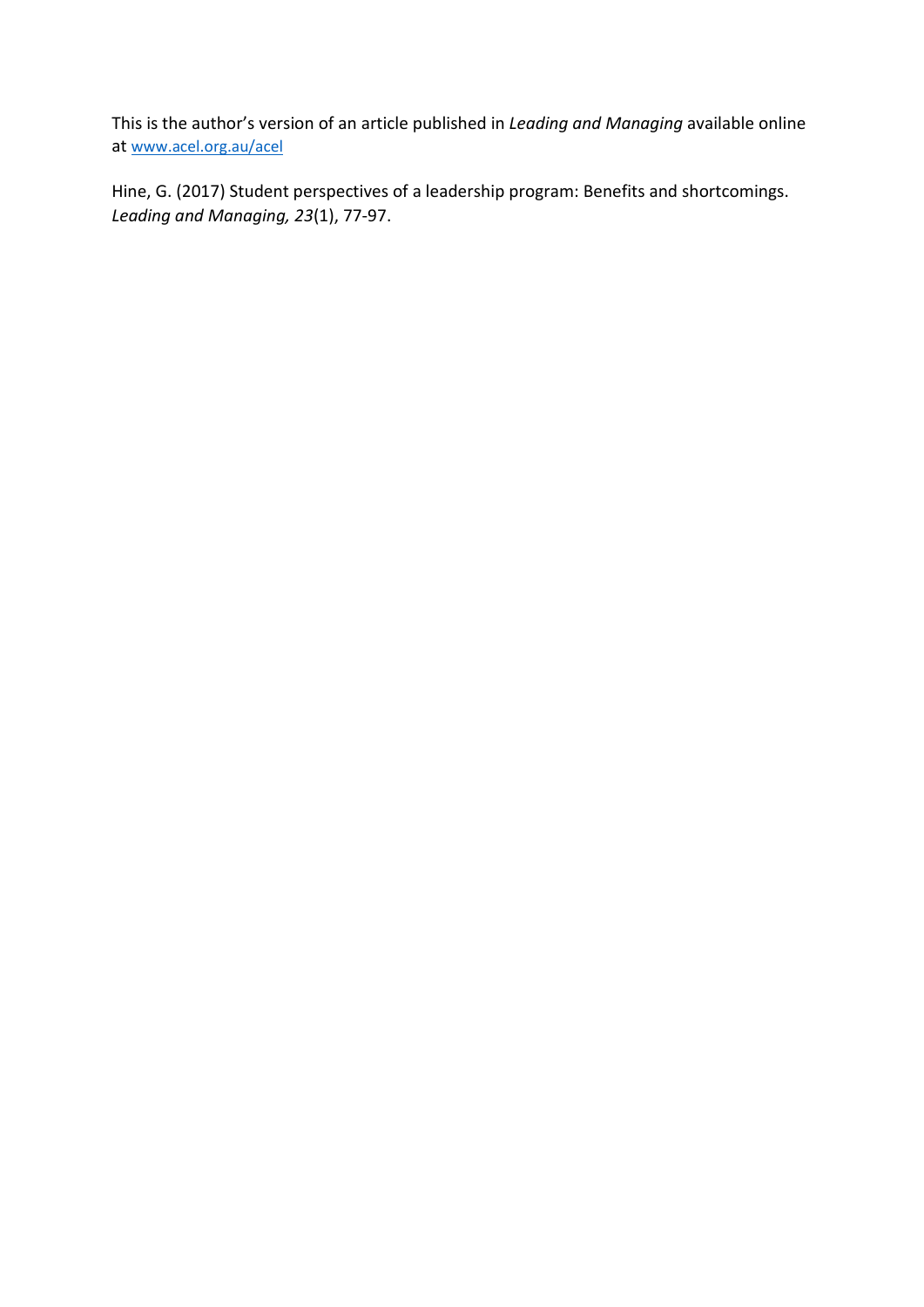## **Student perspectives of a leadership program: Benefits and shortcomings.**

Gregory S.C. Hine

School of Education The University of Notre Dame Australia

#### *Abstract*

*Despite the importance of adolescent leadership development, little research has critically examined how to improve school-based leadership programs. The intention of this research was to explore how one Catholic second*ary school developed leadership potential in adolescents, and how such efforts could be improved in the future. Perspectives of elected student leaders from Years 10 - 12 were examined using a longitudinal case study. The *primary methods for collecting data included qualitative interviewing, field notes, journalling and document analysis. Based upon the collected data, the researcher inductively conceptualised strengths and shortcomings of the leadership program proffered by the student participants. According to the student leaders, key strengths of the program included having many leadership opportunities available, many elected leaders participating in the program, and working with other student leaders. The most commonly reported shortcomings encompassed certain student leaders abrogating responsibilities, an apparent non- involvement of younger leaders, and the perceived* influence of a 'popularity vote' on leadership elections. The findings in this article are a singular presentation of *one specific research question within a completed research project. Where previous published work (Hine, 2013)* addressed the lived experiences of student leaders, this article examines what student leaders perceived to be the *benefits and shortcomings of a school leadership program.*

#### **Introduction**

Student leadership within secondary schools is a critical issue worth exploring due to its dynamic nature and implications for the future, as well as addressing the paucity of literature associated with this topic (Archard, 2009; Hine, 2013; McNae, 2011). The facilitation and improvement of student leadership programs at secondary school level is important for those involved in the educational process, as leadership experiences contribute positively to student development (Chapman & Aspin, 2001; Myers, 2005), school culture (Freeborn, 2000), and the level of the school's inclusion within a community (Hawkes, 1999). Within the body of literature, authors recommend that school personnel and researchers draw upon student experiences when improving school-based leadership programs (Keeffe & Andrews, 2011; McNae, 2011).

Although many secondary schools have integrated a program of student leadership into their curriculum, an analysis of one functioning program and its participants' perspectives has the potential to provide insight into how schools might refine and optimise such efforts. Thus, the intention of this qualitative case study was to explore how one Catholic secondary school developed leadership potential in adolescents, and to inductively conceptualise how the underlying leadership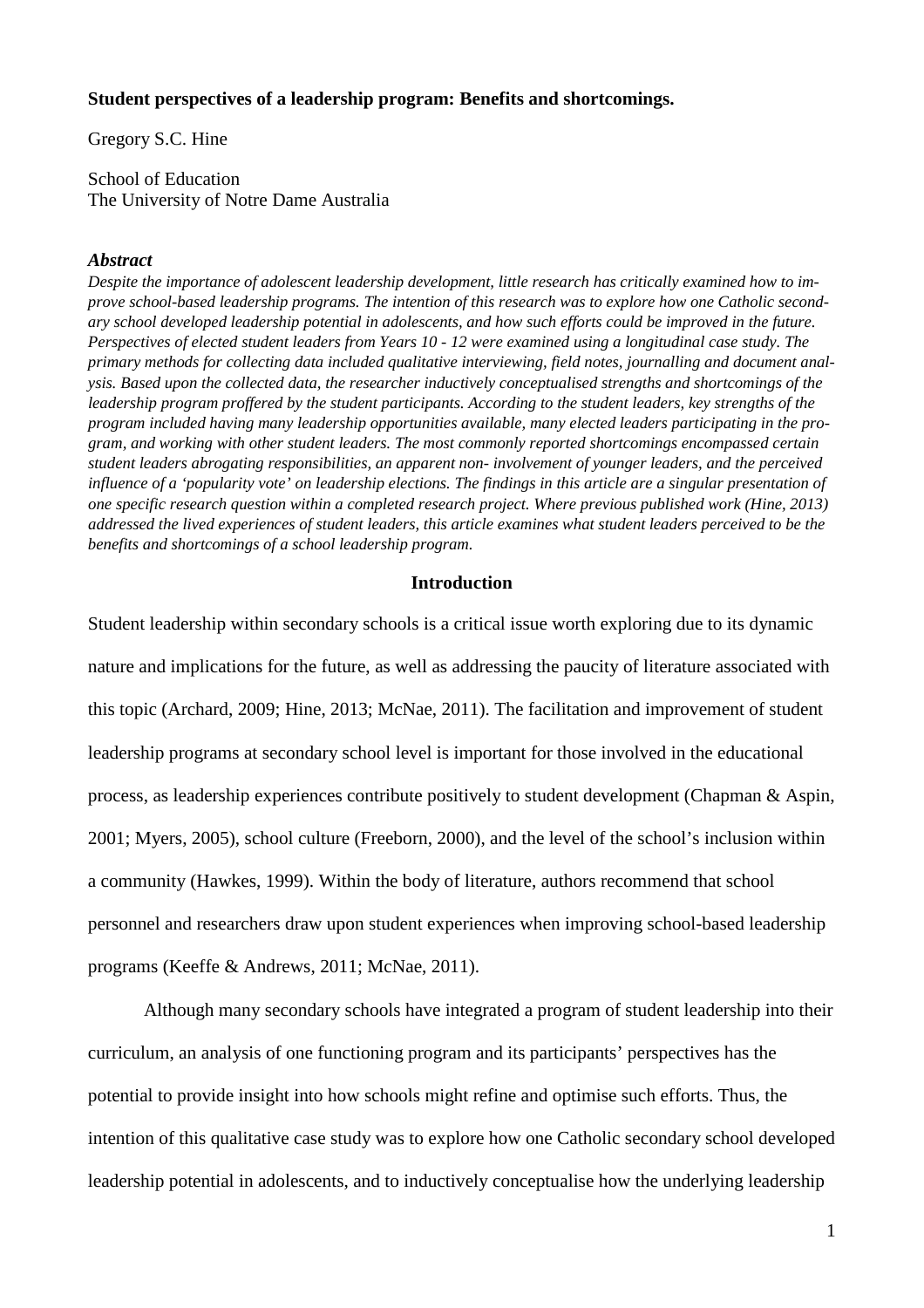program being pursued consciously or implicitly by the school might be improved. This exploration took place by examining (through interviewing, field notes, journalling and document analysis) student leader perspectives concerning their developmental experiences within a leadership program. The researcher expected that elucidating and considering these perspectives would lead to a better understanding of how the school might focus and strengthen its commitment concerning the structured development of its student leaders. The findings in this article address a theme within a completed research project. Previously published work from this project examined what the elected student leaders experienced in terms of leadership opportunities and activities as they participated in the school's leadership program. This article, on the other hand, examines student leaders' perceived benefits and shortcomings of the school's leadership program in practice. While the findings presented in this article can be read in conjunction with the previously published work from this project (Hine, 2013), they represent a *stand-alone* analysis of findings within this domain.

## **Conceptual Framework**

Three theoretical constructs form the conceptual framework underpinning this research, which investigated the need for improvement in a student leadership program at a Catholic secondary school. These theoretical constructs are: student leadership, benefits of student leadership programs, and shortcomings of student leadership programs. First, the literature on student leadership provides insight into how the preparation, promotion and inclusion of student leadership programs positively contribute to school climate and student development. Second, various commentators offer a broad baseline of benefits for students participating in school- based leadership programs. Third, literature specifically focuses on shortcomings associated with the implementation and maintenance of student leadership programs.

### **Literature Review**

## **Student leadership**

Leadership development programs are a vital and inherent aspect of the student experience (Appleton, 2002; Lavery & Neidhart, 2003; McNae, 2011; Wallin, 2003). Fertman and van Linden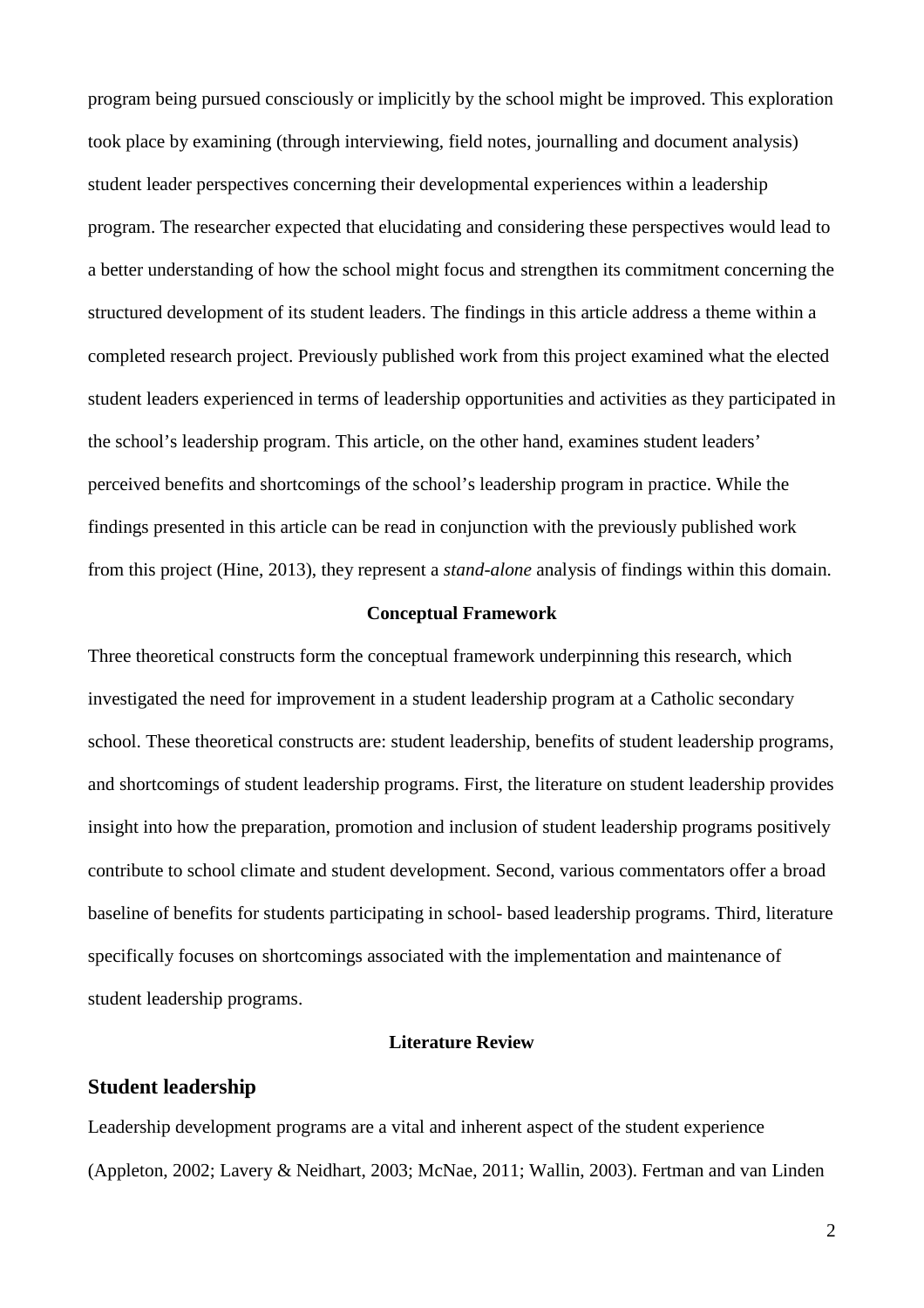(1999) postulated that 'all middle school and secondary school students have leadership potential' (p. 11) and the skills critical for effective leadership develop strikingly in adolescence and in young adulthood, including the capacity to understand and interact with others (Gardner, 1987). Consequently, the skills students are able to acquire as a result of opportunities to exercise mentored leadership can be developed in a variety of ways and through a range of situations and experiences (Hine, 2012). For instance, Lavery and Neidhart (2003) advocated a model of inclusive leadership whereby all senior students have a legitimate role in exercising leadership. These authors suggested that such an inclusive model would seek to involve all Year 12 students in leadership training, not merely the elected leaders. Additionally, Lavery and Neidhart described how to actively involve all Year 12 students in leadership activities, and recommended that these schoolbased experiences are meaningful to the students and of value to the school community. In a similar sense, Appleton (2002) discussed the outcomes of an action research project that sought to 'promote leadership with the senior students by working with them to create roles within the school community which give them opportunities to make a positive difference' (p. 19). After a term, the researcher noted many positive responses from the student leaders. Leaders expressed enjoyment at being selected, remained engaged and interested for the duration of the term, confirmed their positive feelings about being involved in the program, and appreciated having the opportunity to be involved in and being seen to be involved in a worthwhile program for the student community (Appleton, 2002).

## **Benefits of student leadership programs**

School-based leadership development programs are beneficial to students' personal growth (Komives et al., 2005; Neumann, Dempster & Skinner, 2009; Wallin, 2003), school culture (Hawkes, 1999; Lineburg & Gearheart, 2008; McNae, 2011), and strengthening the connection between school and wider community (Lavery & Hine, 2013; Wallin, 2003). Komives et al. (2005) postulated university student involvement in leadership roles contributed to the development of a leadership identity. After examining student leaders' testimonies regarding leadership views, self-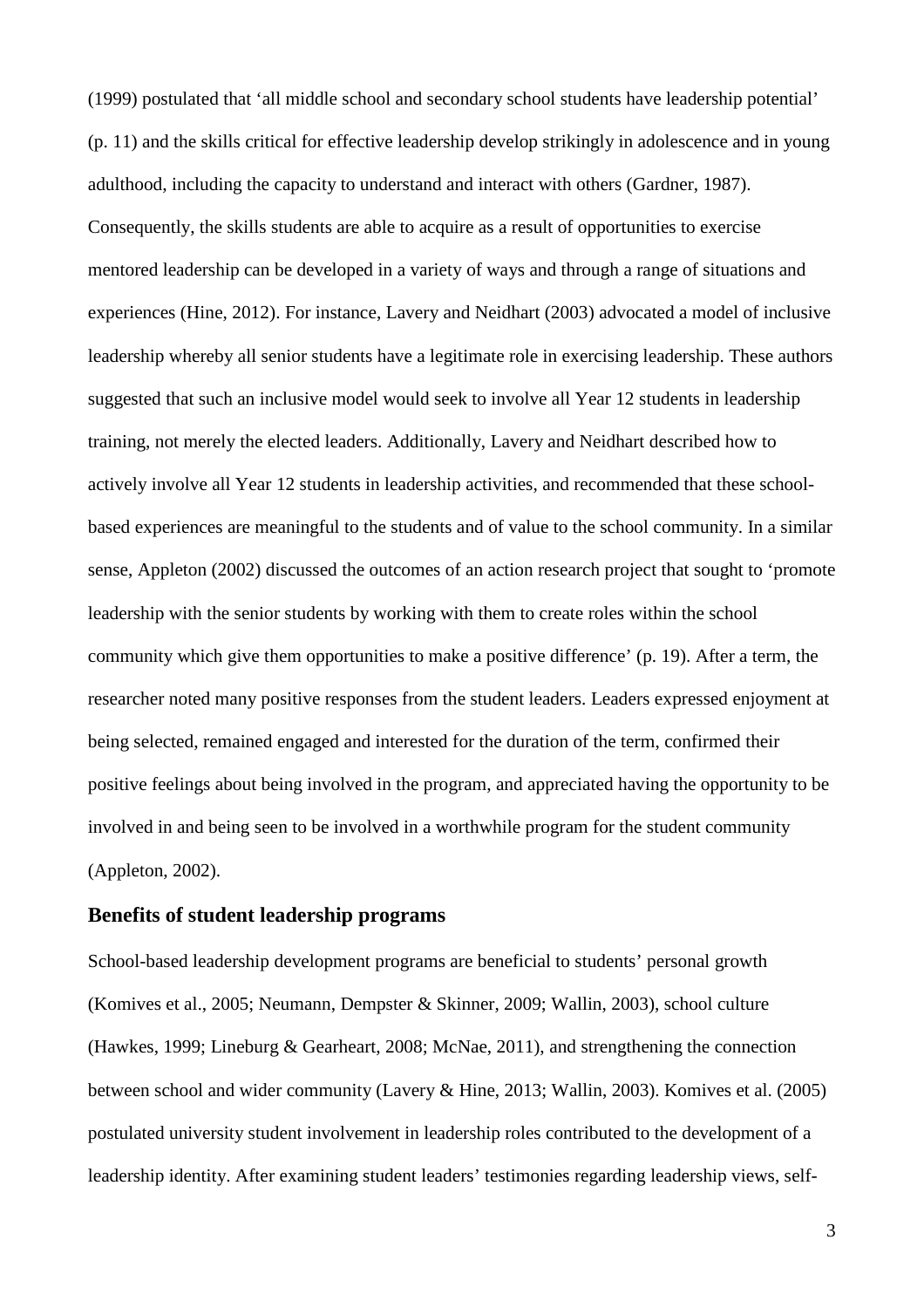development perceptions, and developmental influences, these commentators asserted that particular dimensions of personal development changed after assuming a leadership role. Those dimensions where students experienced growth were conceptualised as a 'deepening selfawareness, building self-confidence, establishing interpersonal efficacy, applying new skills and expanding motivations' (Komives et al., 2005, p. 599). Additionally, the students involved in the study described their shifting leadership identity from a hierarchical and leader-centric view, to one that engaged with leadership as a collaborative, relational process.

Following their research into the impact of positional leadership on school captains, Neumann, Dempster and Skinner (2009) commented that a newly appointed student leader can 'expect to experience a change in his or her relationships with others as well as an impact on personal well-being' (p. 12). Additionally, in fulfilling the expectations of the position, school captains are likely to gain a better understanding of themselves, a higher level of confidence, and an increased capacity to manage and organise their own lives. They are also likely to develop processes and skills useful in their learning, and develop a deeper sense of maturity (Neumann, Dempster & Skinner, 2009). Wallin (2003) examined the extent to which student leaders felt satisfied with their level of involvement in leadership positions and decision making. In this research, students reported overwhelmingly that involvement in leadership opportunities assisted in the development of social (e.g. goal setting, planning, evaluating), interpersonal and communication skills. Such involvement was perceived to motivate students, as the leadership program encouraged initiative, imagination and creativity. In addition, student testimony highlighted that the collaborative nature of the leadership program was instrumental in their perceived selfdevelopment. Collaborative involvement developed 'atmospheres of mutual trust, toleration, and respect as students worked towards common goals' (Wallin, 2003, p. 68), and consequently students shared that self-concepts improved with increased involvement and decision making. At the same time student leaders stated that their sense of independence, responsibility and maturity were heightened when they established and accomplished their own goals.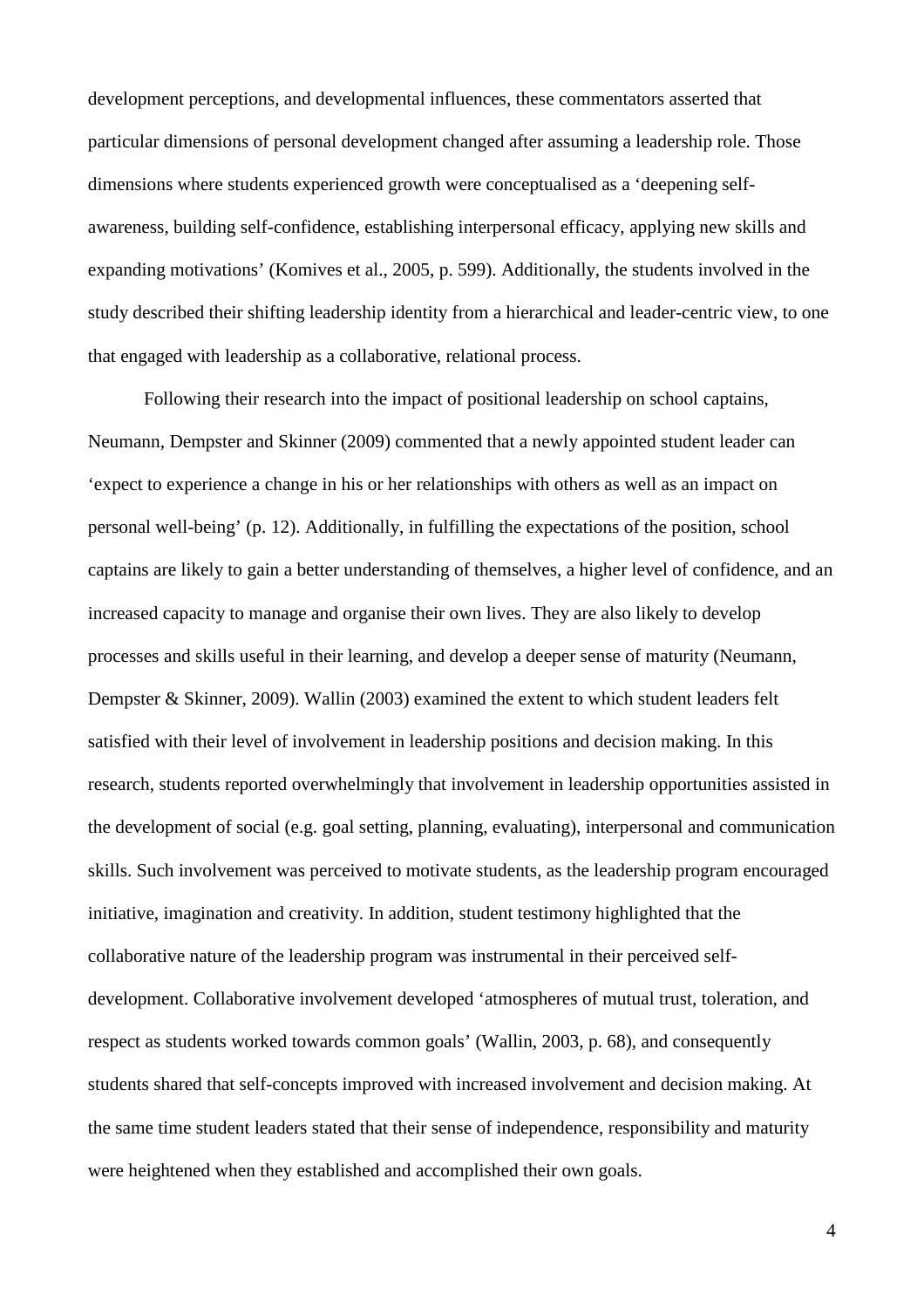Lineburg and Gearheart (2008) conjectured that both school climate and trust flourish when students are involved in genuine school leadership tasks. They asserted four central reasons for involving students in the leadership process. First, such involvement creates pride in the school because 'the students feel they have a genuine stake in it, and the decisions that directly affect them' (p. 2). Second, involving student leaders provides adults with invaluable insights into the dynamics of the school. Third, when students are given leadership roles, they become positive role models, especially for the younger students. Finally, student leadership creates 'an atmosphere of students caring about the greater good of the school and the community as a whole' (p. 2). This final reason was echoed by McNae (2011), who stated that student leaders indicate a disposition to serve others and show leadership for the good of other people. Additionally, students view leadership as 'fulfilling a bestowed role to serve other people ... it provided the opportunity to serve or give something back to the school' (p. 42).

Hawkes (1999) underscored the fact that schools need leadership from the students because they 'have the capacity to influence student values, attitudes and behaviours with an effectiveness that school principals can only dream about' (p. 21). He argued that effective school leaders will 'walk the talk,' and will personify the values they wish to encourage in others. Furthermore, student leaders 'will not necessarily seek popularity, but they will seek respect, not so much respect for the position ... but rather respect for the person, a respect which is gained through boldness, courage, consistency, empathy, energy and service' (p. 23). Lavery and Hine (2013) examined the role of eight Catholic secondary school principals regarding student leadership development programs. All principals indicated unanimously that student leadership programs are an integral component of their schools, functioning primarily for students to (i) develop as leaders and as people, and (ii) for students to exercise their leadership in a spirit of service. Other program goals mentioned by the principals included: broadening student leaders' perspectives of life, emphasising the need for good role models (leaders) within the community, and underscoring the model of servant leadership through service to others. Principals also highlighted that student leadership per se is a vital

5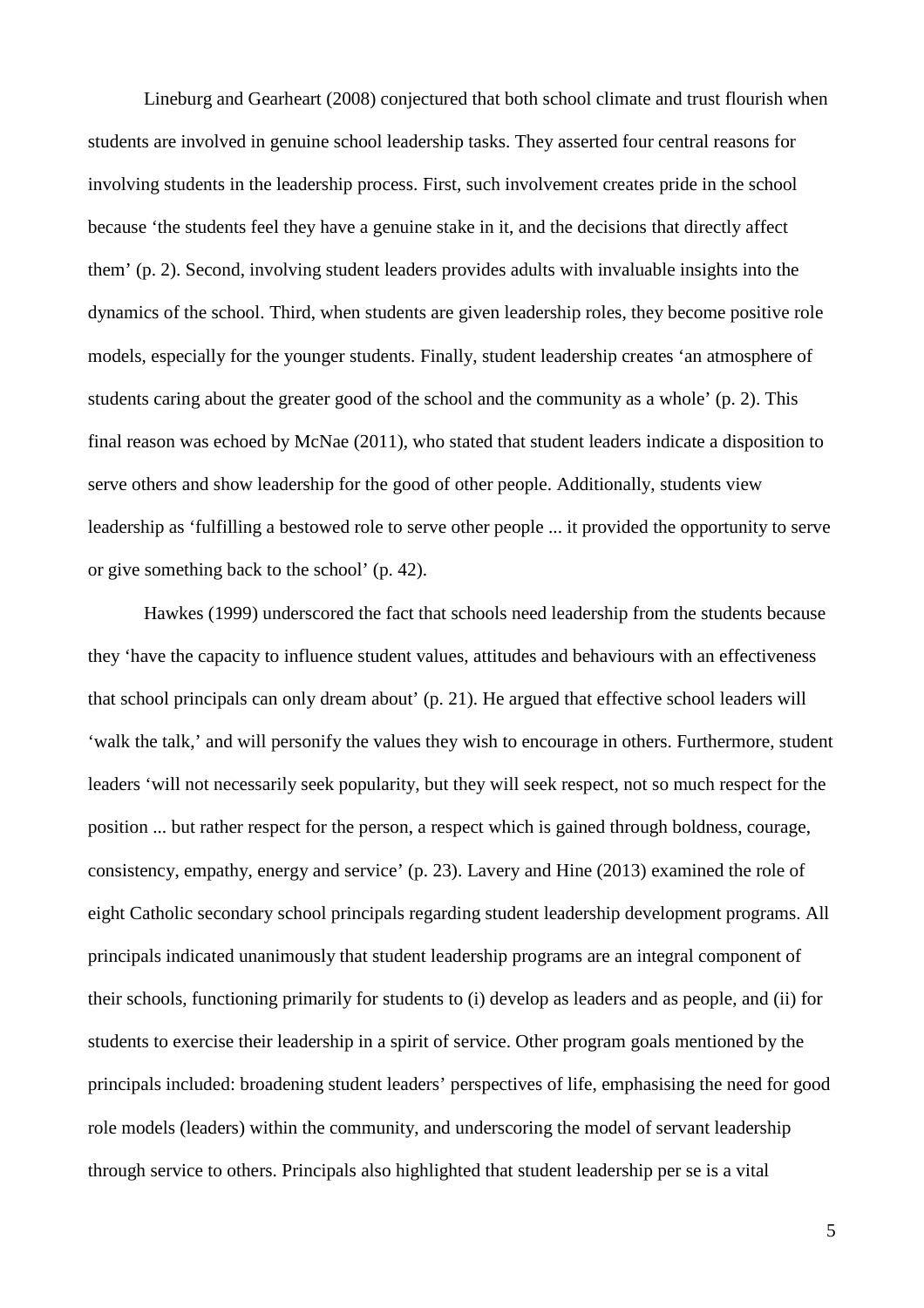component of school identity and culture, and emphasised that leadership programs should be available to all students. Collectively, these authors' comments point to the facilitation of student leadership opportunities contributing positively to the person, school, and wider community.

## **Shortcomings**

Commentators have drawn attention to various shortcomings associated with student leadership programs. These shortcomings include student leader disengagement (Gordon, 1994; Gray, 2002; Hine, 2012; Johnson, 2005) and a lack of support or understanding (Johnson, 2005; Wallin, 2003; Willmett, 1997) from staff. Johnson (2005) asserted that student leader disengagement can arise from voting and election processes that may threaten younger candidates for leadership, perceived popularity contests, or leaders elected predominantly by staff in a manner contradictory to the espoused focus of the leadership program itself. Student leader disengagement may also stem from participation in leadership activities being reduced to little more than manipulation, decoration, or tokenism (Gordon, 1994; Gray, 2002; Hart, 1992). To amplify, Hart (1992) questioned the meaning of student participation, and used a ladder metaphor to propose eight levels of young people's involvement in activities. The first three categories (viz. manipulation, decoration and tokenism) suggest no demonstrable level of student participation – and at the same time, Hart indicated that this is the way students oftentimes engage in leadership activities. Gordon (1994) warned how student leaders can be co-opted patronisingly into a system where they become willing co-operators with decisions others make. Gray (2002) drew the danger of trivialisation whereby having student leadership 'in name only' can lead to student distrust, disrespect, and a subsequent decline in student interest.

A lack of support and understanding from staff can also have a deleterious effect on the success of student leadership programs (Johnson, 2005; Wallin, 2003; Willmett, 1997). This sentiment is echoed by Lavery (2006) who contended that 'if there is one reason student leadership fails, it is due largely to [a] lack of staff backing' (p. 28). For instance, Johnson (2005) found that student participation in the Student Representative Council (SRC) was negatively affected by a lack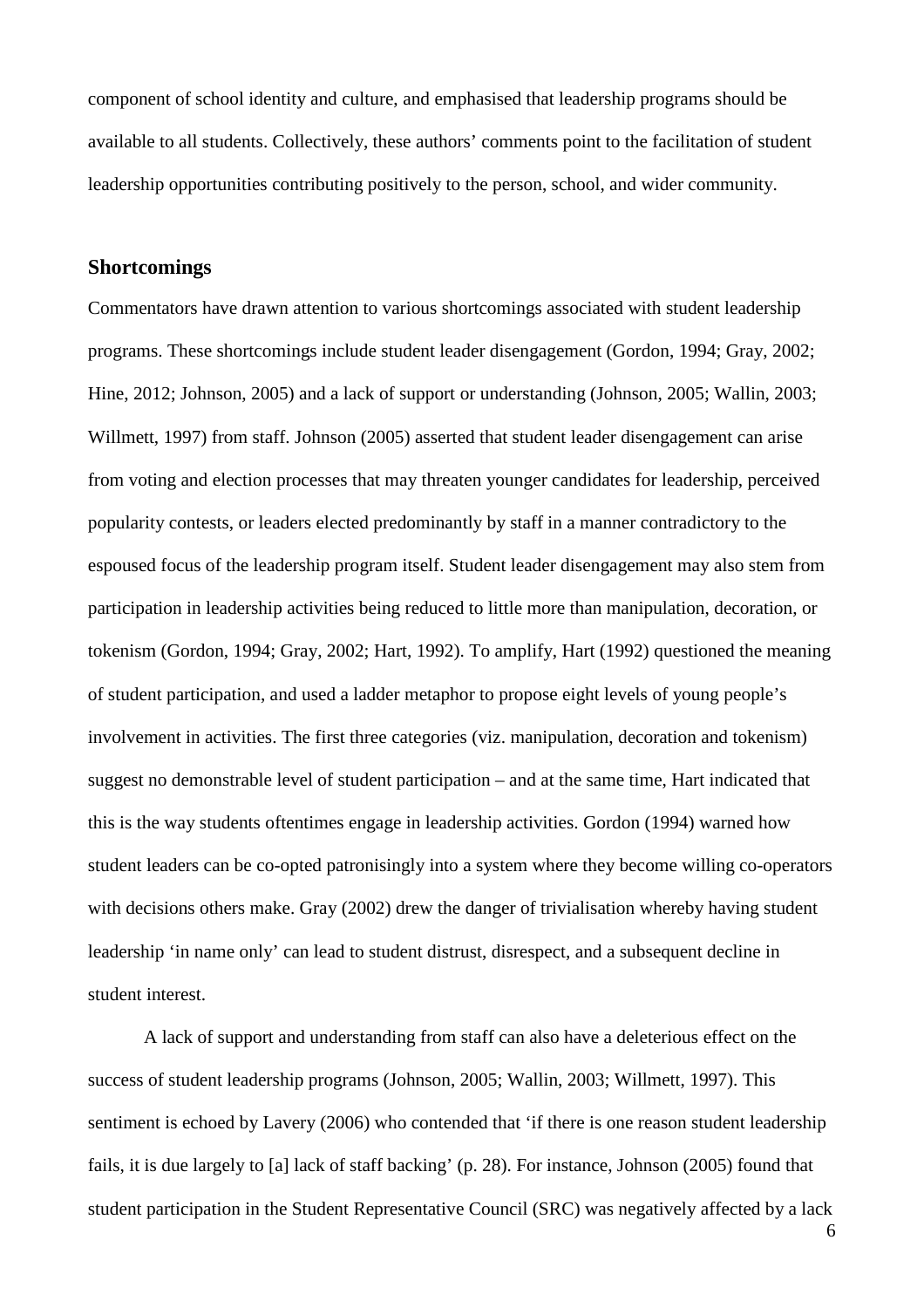of teacher support. To illustrate, she noted that staff had 'little connection with the SRC other than sending them to weekly meetings [and] several staff complained about the involvement of students during class time because they were "missing out on learning"' (p. 4). Willmett (1997) asserted that staff commonly misunderstand the duty of student leaders as to perform supervisory roles, including 'school canteen supervision; observance and reporting of behaviour on public transport; and, supervising groups of students for study or in the school grounds' (p. 26). In a similar vein, Hawkes (1999) summarised how schools often confuse student leadership with performing 'menial administrative tasks on behalf of the school' (p. 241). Lavery (2006) aligns these misunderstandings as schools focusing their efforts on management rather than leadership. Additionally, Wallin (2003) stated that students reported a reluctance to engage in leadership tasks and to 'learn leadership skills' (p. 70) when staff members were unwilling to provide direction and opportunity. In particular, students expressed that formalised training in communication skills would be beneficial to their development – as well as to the leadership program overall – in an attempt to deal effectively with the perceived division between teachers and students (Wallin, 2003). To counter staff misunderstandings, Freeborn (2000) stressed the need for all staff members to become directly responsible for student leadership development initiatives, and to remain fully committed to these efforts in the spirit of collaboration with other staff members and parents.

### **Research Question**

The specific research question that guided the focus of this research was:

*What do the elected student leaders perceive to be the benefits or shortcomings of the school's leadership program in practice?*

This question contained several sub-questions that were developed to suit the participant grouping being investigated. These sub-questions were:

- . i) What do the elected student leaders perceive to be the benefits emanating from their participation in the leadership program?
- . ii) What do the elected student leaders perceive to be the shortcomings (if any) of the way the school is currently approaching student leadership development?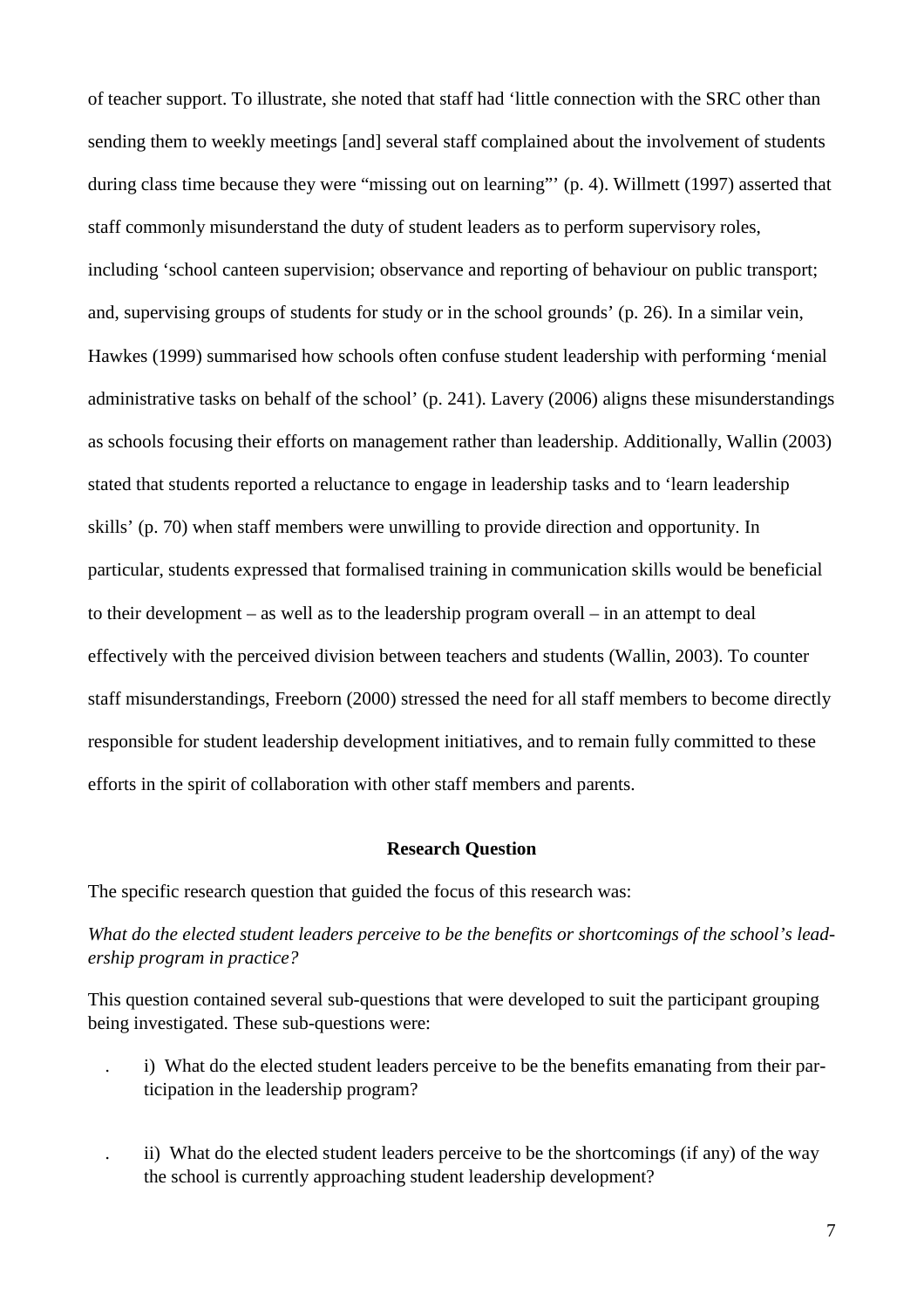. iii) In what ways (if any) do the elected student leaders believe the school should modify its approaches to student leadership for the benefit both of the participants and the institution?

Previously published work addressed what the elected student leaders experienced in terms of leadership opportunities and activities as they participated in the school's leadership program. This article focuses on the student leaders' perceived benefits and shortcomings of a leadership program, and represents a fresh analysis of a different data set within the same project. The semi-structured interview schedule used by the researcher with the research participants has been included as Appendix A.

#### **Context for Research**

This qualitative research project was conducted at a Catholic secondary school in metropolitan Perth, Western Australia. The school is a coeducational institution comprised of approximately 800 students (from Years 8 - 12) and 100 teaching and non-teaching staff. This school was purposively selected as a research site to investigate student leadership development for two chief reasons. First, the school has a well-established student leadership development program in operation. Second, a considerable amount of time and effort is spent perennially in involving all students within this program, and in refining periodically the program itself. Since its inception in 1990, the school has exercised a vertical House system as the main component of the Pastoral Care program. The vertical House system requires all enrolled students to report to a designated Pastoral Care Group every morning for 20 minutes, where administrative items (e.g. attendance, notices) and House matters (upcoming events, relationship-building exercises) are managed. Each Pastoral Care Group is comprised of approximately 20 students (from Years 8 -12). There are six Pastoral Care groups within each of the six Houses; thus, the school is comprised of 36 Pastoral Care Groups. The six Houses themselves are named after a patron or patroness, and each House has a House Coordinator, six House teachers, ten ancillary staff (teaching and non-teaching), and approximately 130 students.

### **Student Leadership at the School**

Each year, all students in Years 8 to 11 are encouraged to self-nominate for election by their peers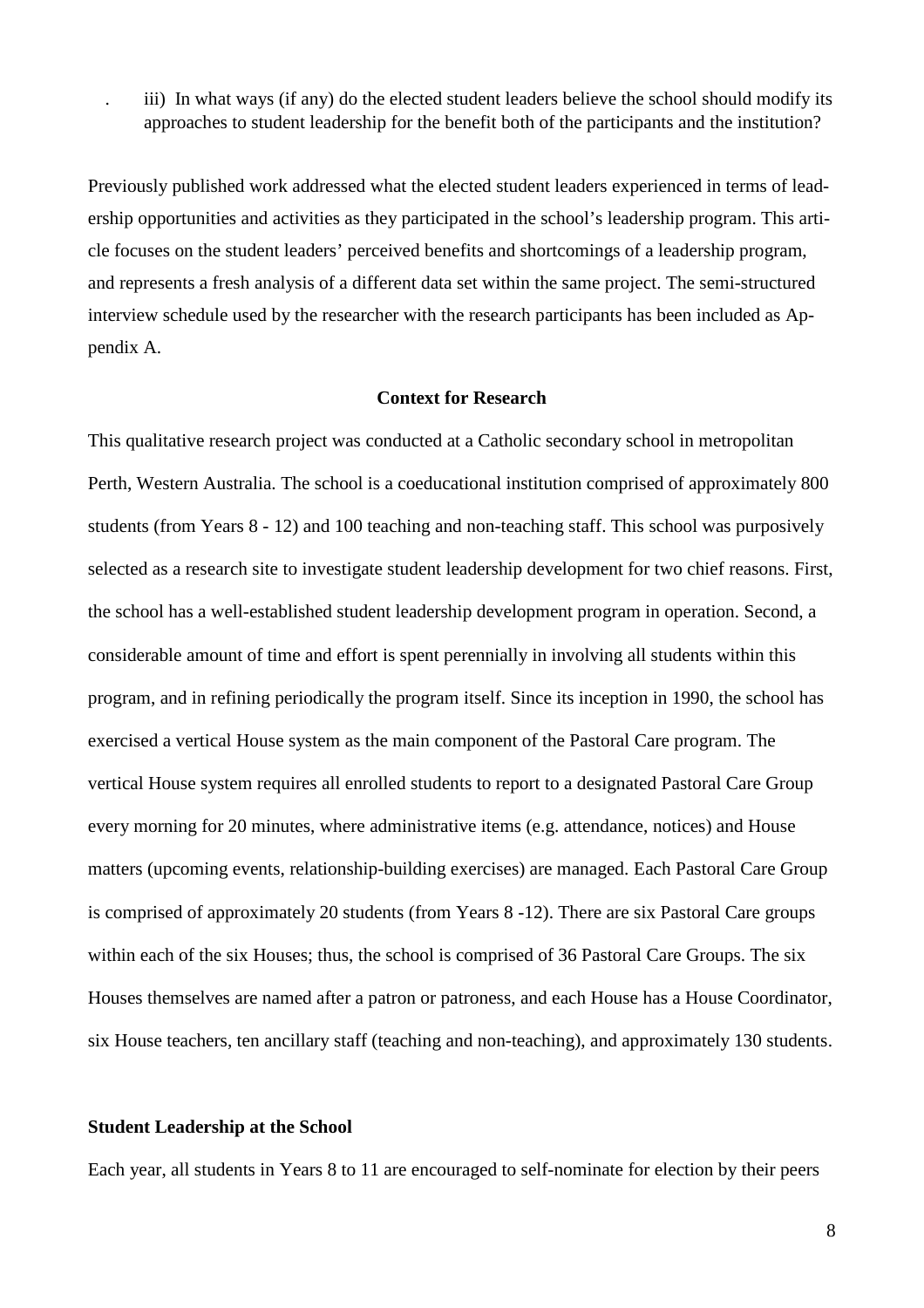to a leadership position in their Houses. From the nominees, each House elect an Arts Leader, a Sports Leader, and a Ministry Leader for each of the years from Year 8 to Year 11, generating a total of 12 elected leaders for each House. Across the six Houses, the elections thus produce a total of 72 elected student leaders for Years 8 to 11 (see Table 1). Those who self-nominated for these Year-level positions are required to prepare and deliver a speech in front of their Year-level peers prior to the election date, at which time these peers vote for their preferred arts, sports, and ministry candidates. Appointment to the positions is essentially by popular vote among their respective Year peers, although all positions are subject ultimately to approval by the House Coordinator and the House teachers. Tenure in all positions is for the year of election only, but students are free to nominate for leadership again in any subsequent year. Neither gender nor prior experience in an elected leadership position has any bearing on a student's eligibility for election to a leadership position in any year.

All Year 12 students in each House are invited to self-nominate for House Leader positions in arts, sports, and ministry, and overall House Captain, generating a total of 24 leadership positions across the six Houses. Those who choose to self-nominate for a position within their House are required to prepare and deliver a speech in front of their entire House before the annual election date, at which point the students of that House vote for their House's preferred arts, sports, and ministry leaders, and their overall House Captain. After these elections, overall School Captains for arts, sports, and ministry are determined by the six newly elected House Leaders in those respective disciplines. The three elected School Captains for arts, sports, and ministry are expected to exercise dual roles as School Captains and House Leaders for their disciplines. Additionally, among the 24 elected Year 12 leaders, staff vote to determine the Head Boy and Head Girl for the year. The Head Boy and Head Girl are thus each expected to represent both their House (in their elected House positions) and the school as a whole. These Year 12 student leadership positions are displayed in Table 2.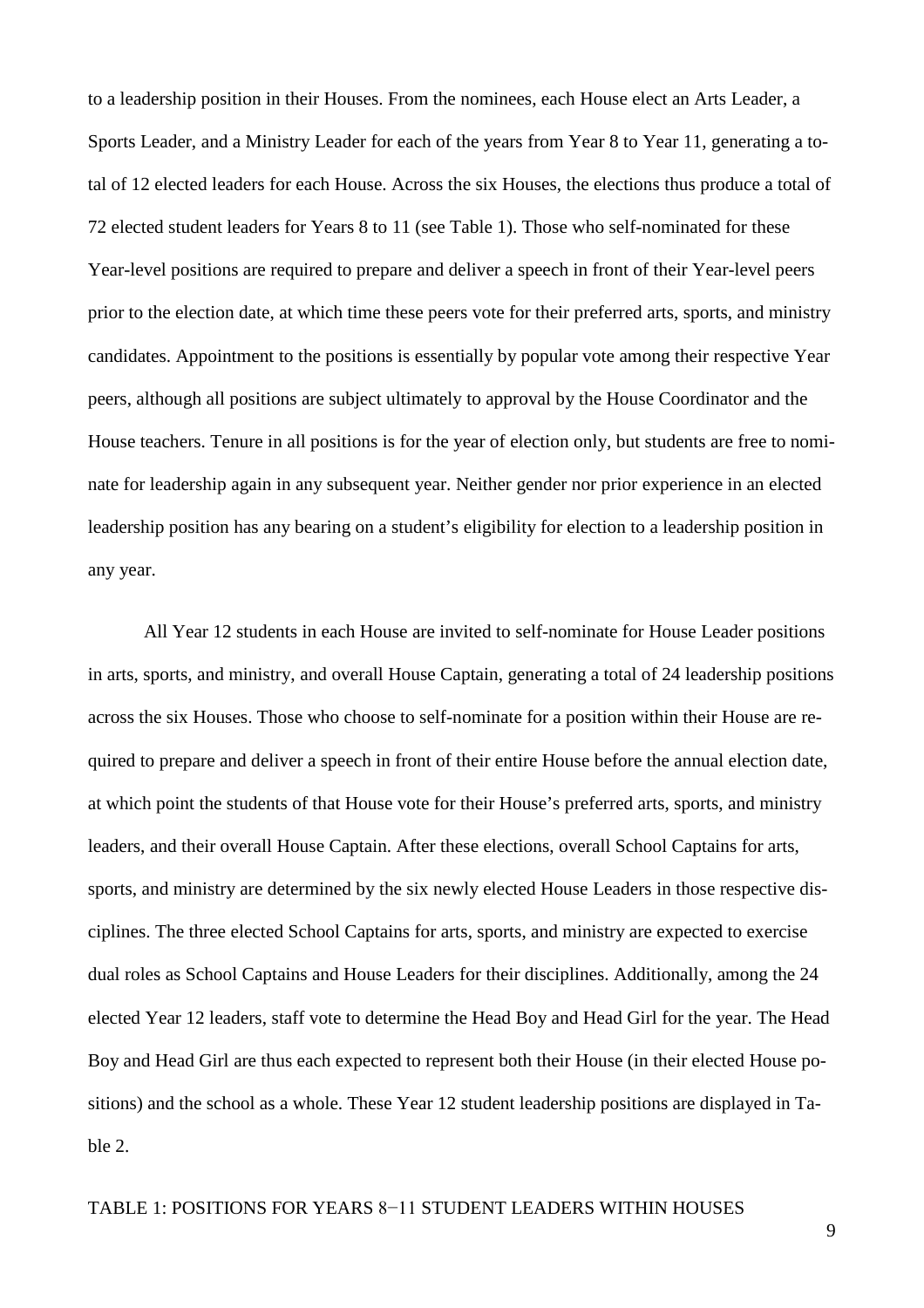| <b>Each House</b>             | Arts                | <b>Sports</b>                | <b>Ministry</b>                | <b>Totals</b> |
|-------------------------------|---------------------|------------------------------|--------------------------------|---------------|
| Year 8                        | Arts Representative | <b>Sports Representative</b> | <b>Ministry Representative</b> | 3             |
| Year 9                        | Arts Representative | <b>Sports Representative</b> | <b>Ministry Representative</b> | 3             |
| Year 10                       | Arts Representative | Sports Representative        | <b>Ministry Representative</b> | 3             |
| Year 11                       | Arts Representative | <b>Sports Representative</b> | <b>Ministry Representative</b> | 3             |
| <b>Positions (each House)</b> | $\overline{4}$      | $\overline{4}$               | 4                              | 12            |
| <b>Positions (all Houses)</b> | 24                  | 24                           | 24                             | 72            |

## TABLE 2: POSITIONS FOR YEAR 12 STUDENT LEADERS WITHIN THE COLLEGE

|                          | Arts<br>Leader | <b>Sports</b><br><b>Leader</b> | <b>Ministry</b><br>Leader | House<br>Captain | <b>Totals</b> |
|--------------------------|----------------|--------------------------------|---------------------------|------------------|---------------|
| <b>Each House</b>        |                |                                |                           |                  | 4             |
| <b>Across all Houses</b> | 6              | 6                              | 6                         | 6                | 24            |
| <b>College Captains</b>  | 1              |                                |                           |                  | 3             |

## **Implications for Longitudinal Research**

With some new school leaders being elected in the study cohort's second year (as the group progressed to Year 11), and with the inclusion of an additional leader (the overall House Captain) in Year 12, there was thus an opportunity to consider the impact of the program on (a) any of the original cohort who had left the program after one or two years, and (b) any new student leaders who had been elected to the cohort in Years 11 or 12. It was interesting to observe whether 'experience in the program' appeared to have had any impact on the nature and extent of the students' development of leadership ability and behaviours, or on their self-perceptions of their leadership development. Although a program of student leadership existed at this school, it must be noted that no formal documentation explicitly stating the rationale or structure of this program had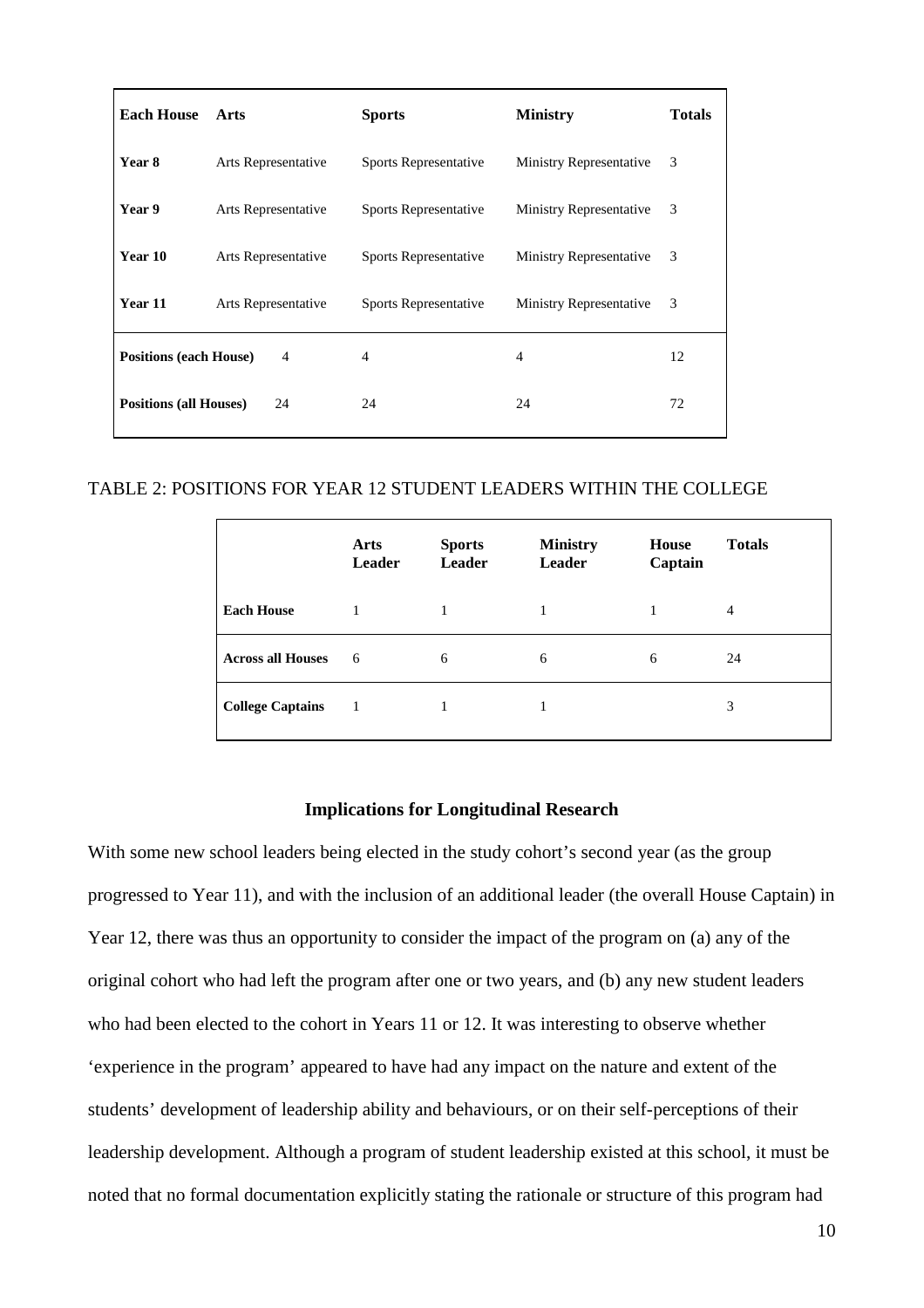been drafted. However, House Coordinators individually established the criteria required for potential leadership positions, emphasising certain skills, responsibilities, and duties as desired prerequisites.

### **Methodology**

### **Data Collection Methods**

The study relied principally on recorded exchanges between the researcher and the participants through focus group discussions. Such exchanges were opportunities for the participants to express their perceptions, opinions, and the 'lived experience' of student leadership in their own language. Drawing meaning from this kind of data required methods of qualitative data analysis, and the adoption of a qualitative, interpretivist paradigm (Neuman, 2011) to inform the methodological conduct of the study. Furthermore, and consistent with the theoretical foundations of interpretive social science, symbolic interactionism (Berg, 2007) was chosen as the interpretive "lens" for the study. Pivotal to the notion of symbolic interactionism is the placing of oneself in the setting of the other, and to consider situations from the point of view of those being studied (Crotty, 1998). Then, in turn, the researcher sought to validly interpret and 'uncover' the personal meanings conferred upon student leadership experiences by the main participants of the study.

A number of methods for investigating the concept of student leadership development were available to the researcher. A qualitative, longitudinal case study was chosen to answer the specific research questions and acted as the orchestrating perspective of the research. A longitudinal study was the most appropriate selection, as it maximised the opportunity for the researcher to track, report, and compare findings over the three-year period and to gain insight into any developmental changes within the student leaders with regard to their leadership capacity. It was expected that the data gathered in this way would be more convincing than that which might emerge from a one-year "snapshot" (Rose, 1991, p. 194) examination or a cross-section analysis. Additionally, focusing on a single case in this way allowed the researcher – who was a House Coordinator at the school

11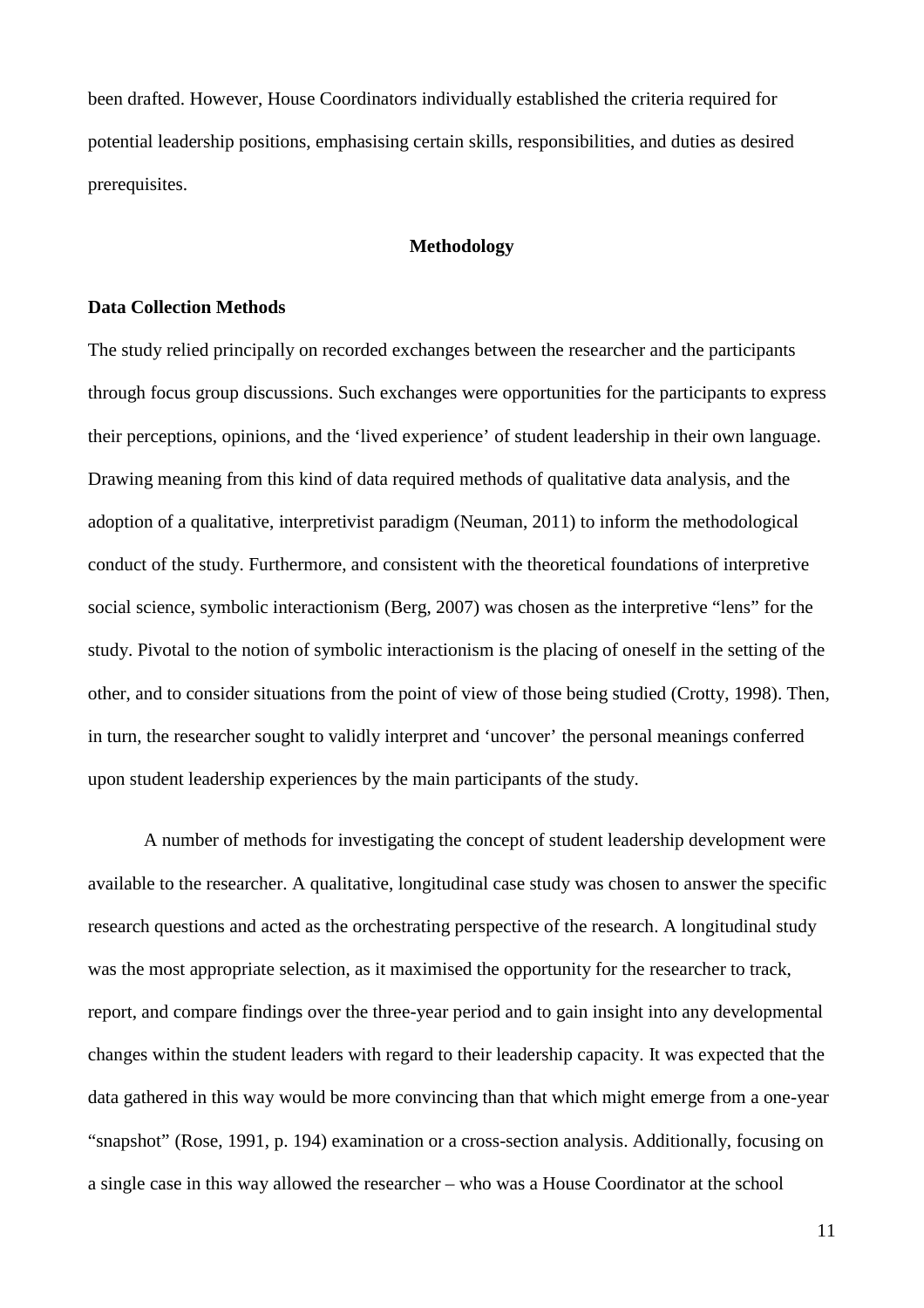during the data collection - to investigate the central issue of student leadership at considerable depth (Payne & Payne, 2004), and to gather data that would help to ultimately produce a thickly descriptive account of the issues of concern (Stringer, 2008). Qualitative case studies involve researchers spending considerable amounts of time on site, personally engaging in activities and operations of the case, reflecting, and revising descriptions and meanings of occurrences (Stake, 2007).

Most of the data for this study were collected through qualitative interviews. The researcher made a deliberate effort to maintain self-discipline in the way the research was conducted, and picked the methods of field notes and reflective journaling to serve this effort. Researcher-generated field notes were chosen to supplement the typed transcriptions of the recorded interviews. The researcher employed journalling as an ongoing and reflective method for compiling the study's data and procedures. A document search was conducted of available school records to generate insight and background information regarding the school's student leadership program and its current philosophical underpinnings.

For the study, trustworthiness was established through deliberate, prior field testing of the data collection instruments, the researcher's gaining of experience and expertise in conducting interviews, and the researcher's consistent attention to the four characteristics stressed by Guba (1981); namely, credibility, transferability, dependability, and confirmability. Specifically, all data collection instruments for this study were field tested and validated prior to their use in formal data collection. The interview questions were administered to a past principal of a Catholic secondary school, a past Head Boy and Head Girl of the school, and the elected Year 10 student leaders within the researcher's House Group. Following the transcription of each interview, all research participants were engaged in the member-checking process by reviewing their interview transcripts and returning them with any corrections, deletions, or amplifications. Additionally, multiple methods were used across the three years of data collection to "corroborate, elaborate, or illuminate the research problem and its outcomes" (Stringer, 2008, p. 49). The researcher collected detailed,

12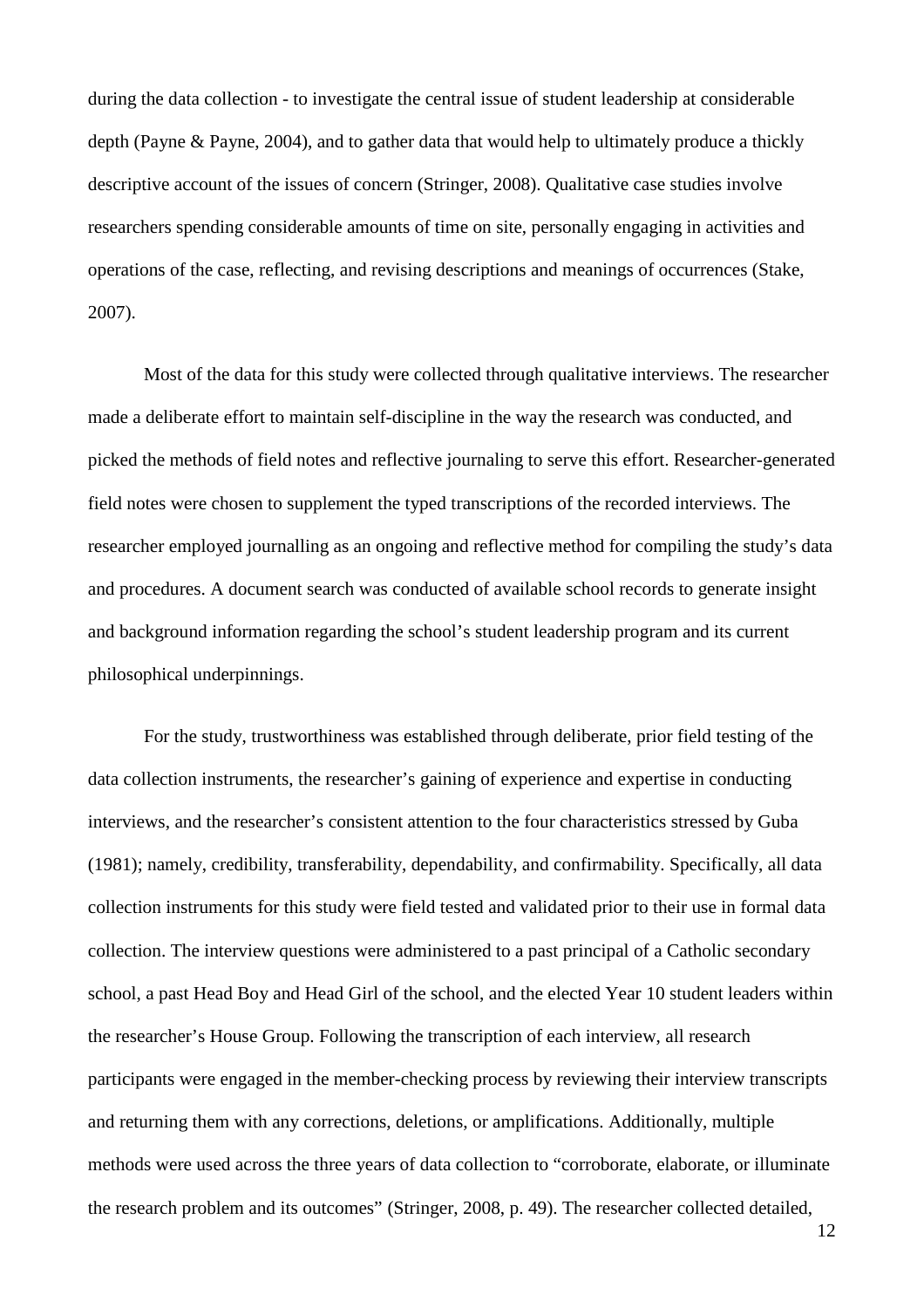descriptive data that could permit comparison of a given context to other possible contexts in which transferability might be considered (Guba, 1981). To enhance the possibility of transferability, the researcher developed detailed descriptions of the context so that others could make judgments about fittingness with other possible contexts.

## **Student participants**

The researcher interviewed the entire cohort of elected student leaders each year (from 2007 to 2009) with the exception of certain students. This interviewing was conducted flexibly and repeatedly over time to address the purpose of this study and to maintain the longitudinal character of the research. Although 18 students were elected to positions of leadership in Years 10 and 11, there was a perceived power differential between the researcher and three of the student leaders. This power differential existed due to the researcher's position as a House Coordinator at the school, and data for this study were not collected from the student leaders he coordinated. In 2009, the school leadership cohort expanded from 18 students to 24 students. As noted previously, this expansion was due to an additional position of House Captain being added to each of the six Houses. Acknowledging the potential conflict of interest with participants, the researcher therefore interviewed 20 Year 12 students in 2009.

Each year, the researcher conducted focus group interviews with elected student leaders. Focus groups consisted of three, four, or five participants, and the groupings were arranged according to cohort. Each interview lasted approximately 30 minutes. The cohorts of elected leaders are shown in Table 3.

| <b>Leadership Cohort</b> | <b>Sub-Cohort</b>                                                            | <b>Number of Participants</b> |
|--------------------------|------------------------------------------------------------------------------|-------------------------------|
| Cohort A<br>2007         | A: Elected Year 10 Leaders<br>assuming formal leadership<br>responsibilities | 15                            |

### TABLE 3: COHORTS OF ELECTED LEADERS 2007 - 2009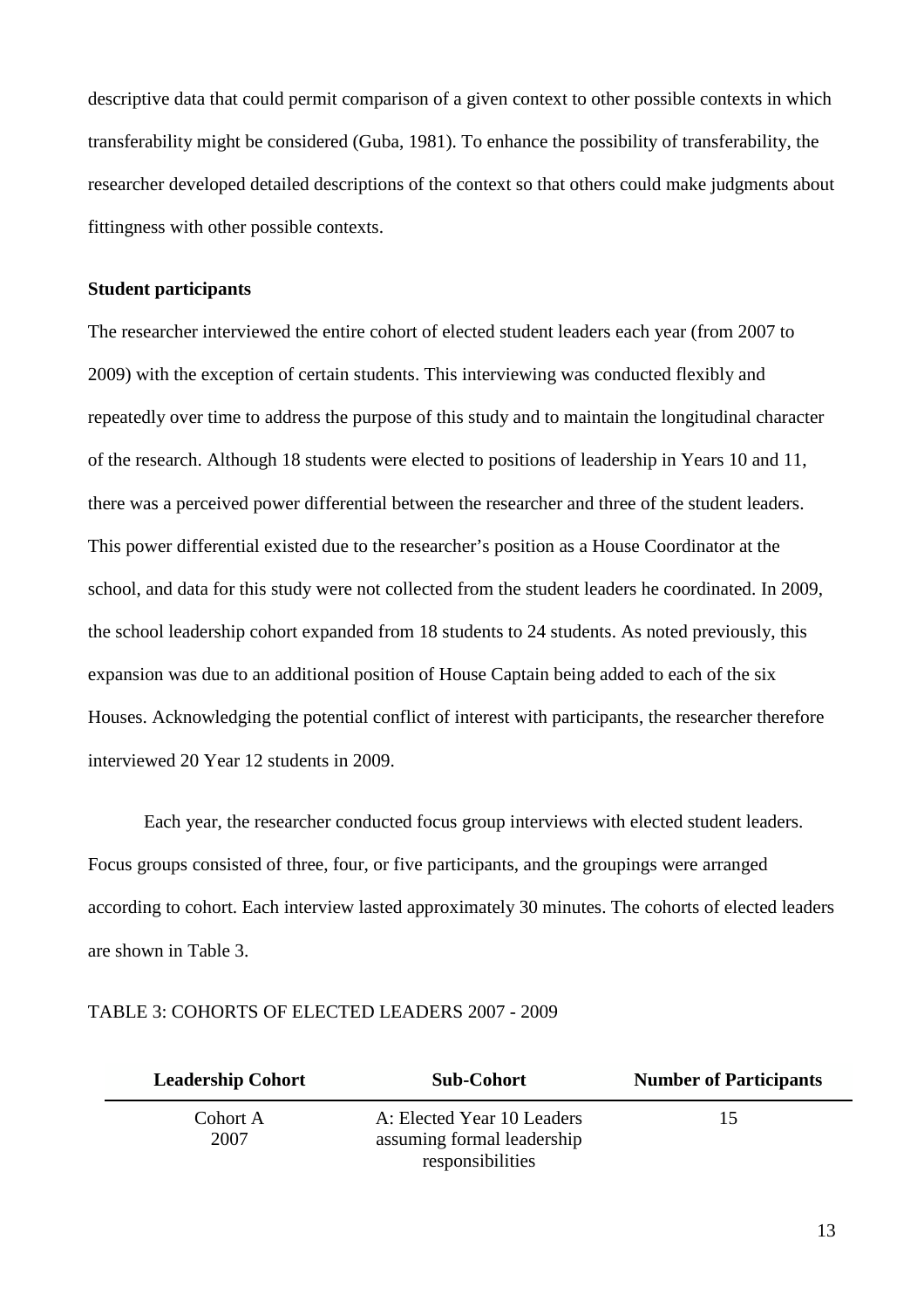| <b>Leadership Cohort</b> | <b>Sub-Cohort</b>                                                                                                | <b>Number of Participants</b> |
|--------------------------|------------------------------------------------------------------------------------------------------------------|-------------------------------|
|                          | B1: Elected Year 11 Leaders<br>assuming formal leadership<br>responsibilities                                    | 10                            |
| Cohort B<br>2008         | B2: Elected Year 11 Leaders<br>re-elected after previous<br>experience as Year 10 Leaders                        | 5                             |
|                          | C1: Elected Year 12 Leaders<br>assuming formal leadership<br>responsibilities                                    | 6                             |
|                          | C <sub>2</sub> : Elected Year 12 Leaders<br>re-elected after leadership<br>experience as Year 10 Leaders<br>only | 5                             |
| Cohort C<br>2009         | C3: Elected Year 12 Leaders<br>re-elected after previous<br>experience as Leaders in Year<br>11 only             | 6                             |
|                          | C4: Elected Year 12 Leaders<br>re-elected after previous<br>experience as Leaders in Year<br>10 and Year 11      | 3                             |

## **Data Analysis**

Data from the various interview transcripts, field notes, and the researcher's reflective journal were analysed and explored for common themes. When analysing the collected data, this researcher adhered to the framework and guidelines offered by Miles and Huberman (1994). This framework assisted the researcher in inductively conceptualising the strengths and shortcomings of a student leadership program being pursued consciously or implicitly by the school. The framework itself is comprised of three main components: data reduction, data display, and drawing and verifying conclusions. As data were collected, the researcher employed a continual process of coding, memoing, and developing propositions. Codes, as Miles and Huberman (1994) have explained, "are tags or labels for assigning units of meaning to the descriptive or inferential information compiled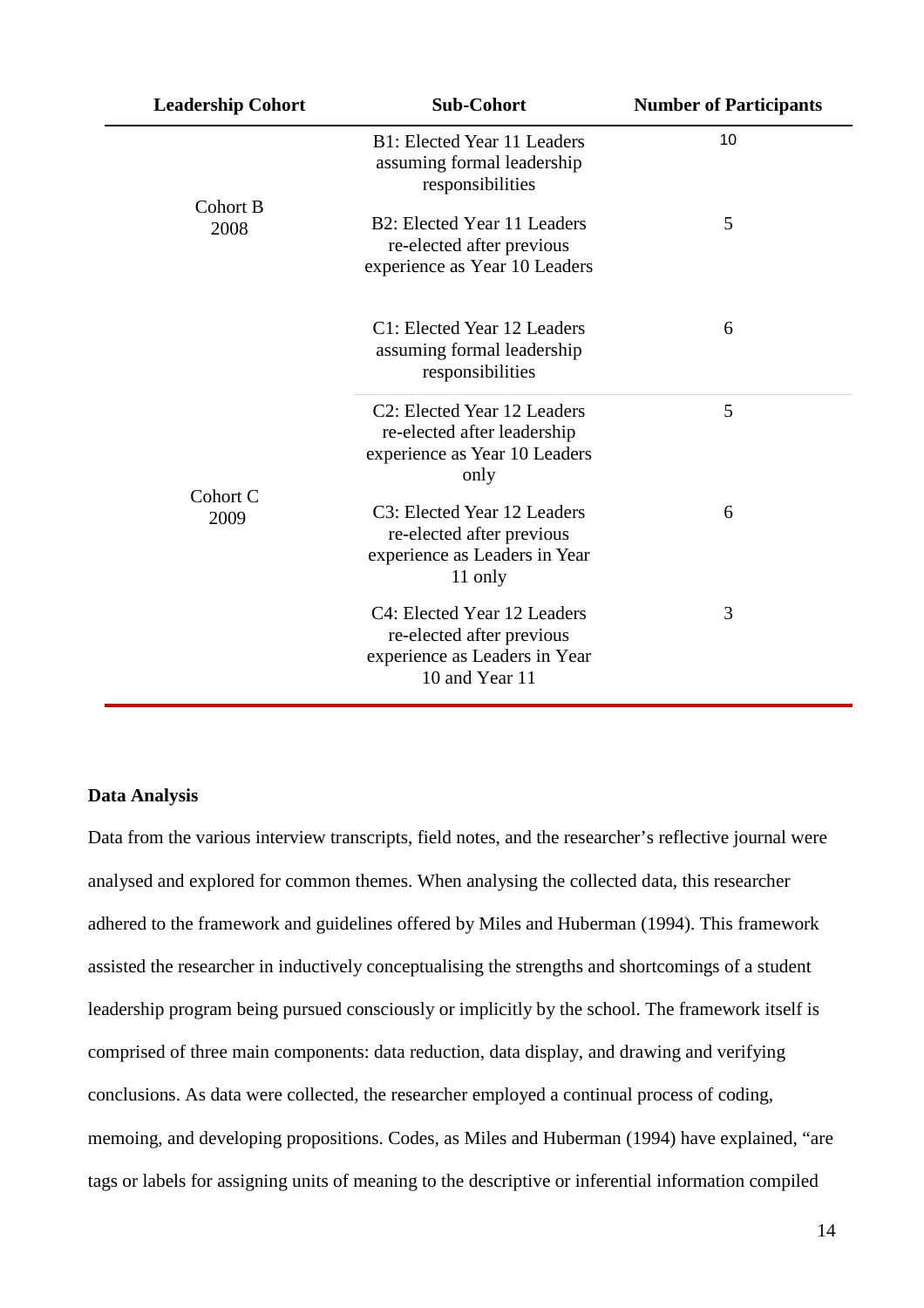during a study" (p. 56). These explanations were formalised according to research participant grouping, namely: *2007 Participants*, *2008 Participants*, and *2009 Participants*. For this project, the researcher generated propositions about connected sets of statements regarding student leadership from all participants, reflected on the findings, and drew conclusions about the functioning student leadership program from the study.

#### **Findings**

During each year of data collection (2007 — 2009) the cohort of elected student leaders (A, B, C) identified a range of perceived benefits and shortcomings of the leadership program they had experienced. These key findings for each year of data collection are presented now, together with a longitudinal presentation of findings. The findings in this paper comprise a singular presentation of one specific research question from the research project. While these findings can be read in conjunction with previously published work from this project, they represent a *stand-alone* analysis of findings within the domain of student leaders' perceived benefits and shortcomings of a school's leadership program.

### **Findings from the 2007 interviews - Cohort A**

#### *Benefits*

Almost half of Leadership Cohort A (7 out of 15) felt that a benefit of the current leadership program was being given the opportunity to work with other student leaders. Such work was usually described as preparing for and participating in House events, and discussing how to perform specific leadership duties. In particular, one student commented on how having multiple leaders in each year level was advantageous to the elected leaders themselves, as the collaboration between students assisted in the planning and completion of set tasks. Another student affirmed this statement, noting that "there's always someone [for you] to rely on, and especially if you need help you've got someone else there for you." Other students commented on how working with other leaders helped facilitate the sharing of new ideas and opinions amongst individuals, which in turn led to an appreciation of alternative perspectives.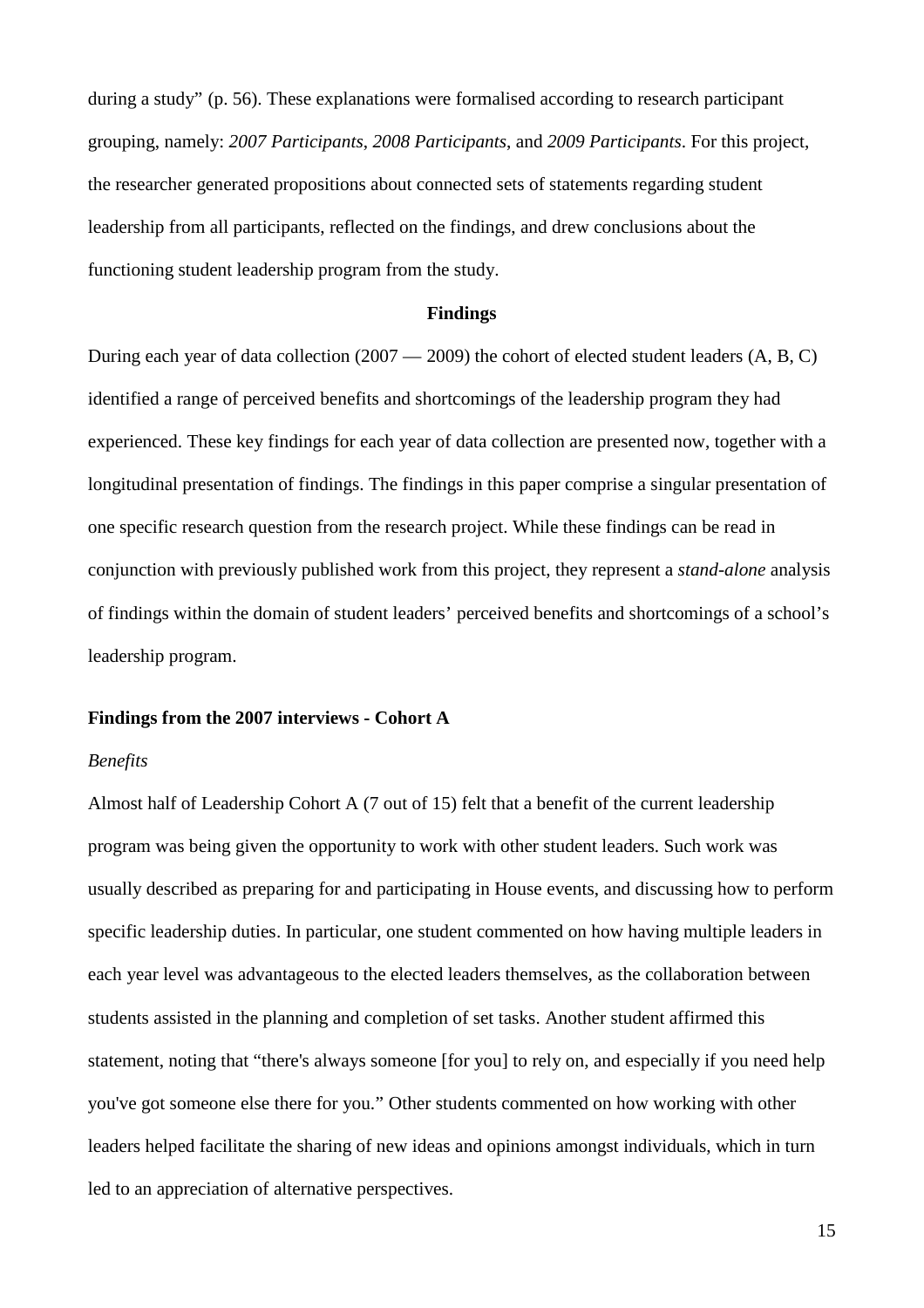According to some students (5 out of 15), a benefit of being involved in the School's

leadership program was the opportunity to work with key staff members. These staff were identified as the Principal, Deputy Principal for Pastoral Care, House Coordinators and House Teachers. One student shared how working so closely with a House Coordinator for a period of time helped to establish a relationship of mutual trust. Specifically, this student spoke openly of how she and her fellow Year 10 leaders could:

Go to the House Coordinator and say, 'Look, there's (sic) these Year 8s who are having problems with bullying at the moment in [our House]; that's what we know and what we've heard...we tell her so she knows about it herself and ask if we can help out.

Similarly, other student leaders conveyed how they found the key staff members to be approachable, easy to relate to, and fun to work with. Instances where student leaders and staff would work together included House and School events, specifically within the areas of Arts, Sports and Ministry.

| <b>Perceived Benefits</b>    | <b>Perceived Shortcomings</b>       |
|------------------------------|-------------------------------------|
| Working with Other Leaders   | <b>Popularity Contest</b>           |
| Working with Staff           | Leaders Abrogating Responsibilities |
| Many Opportunities Available | More Time Needed with Staff         |
| Leaders are Accessible       | No Shortcomings                     |

### TABLE 4*:* FINDINGS FROM THE 2007 INTERVIEWS

### *Shortcomings*

A majority of students (8 out of 15) noted that the method employed by the School to elect student leaders was a perceived shortcoming. One student criticised the current system as being influenced by a 'popularity vote,' asserting that some student leaders are elected more because of their popularity than their capacity for leadership. A fellow student echoed this claim, stating: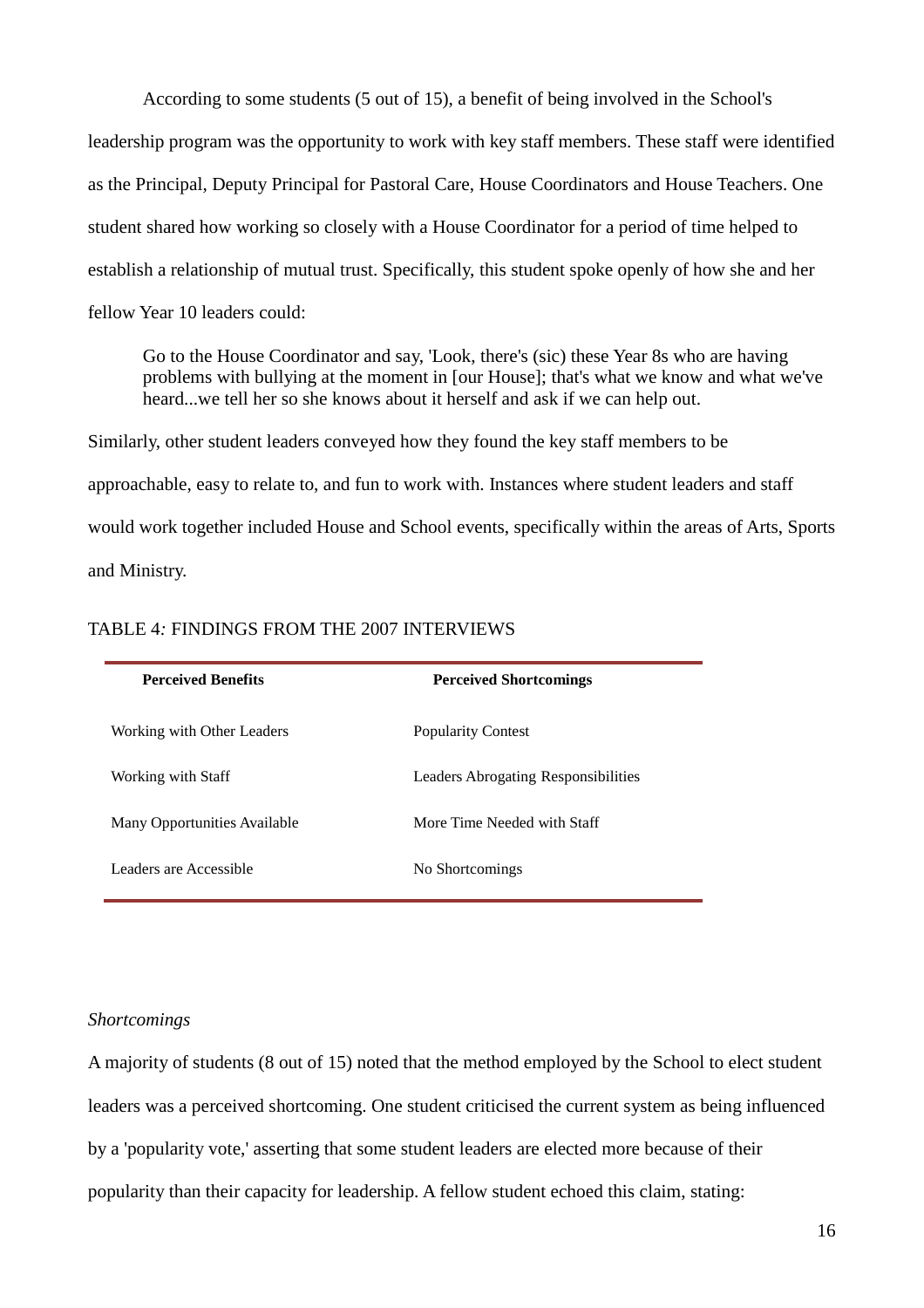It's really not fair; it's supposed to be a democracy where everybody's meant to get their say, but sometimes that doesn't happen. [For example], the minority groups don't get the people [elected] that they want [as leaders].

A third student also expressed disappointment at the prevalence of this phenomenon, and offered insight as to why it might occur. She shared that being elected on popularity:

Happens more in Year 8 and 9, but when you're older if you don't want to go for it you just don't [nominate yourself]. It happens in Year 8 especially, because the only people who get chosen are those who got voted for in primary school or who are popular.

Those students who offered a similar response all agreed that the 'popularity' vote seemed to occur within the younger year groups (i.e. Years  $8 \& 9$ ), and that the outcome of such an election was counter-productive towards the School's efforts in student leadership development.

A similar number of Year 10 students (8 out of 15) asserted that student leaders who did not take leadership responsibilities seriously was another perceived shortcoming of the functioning program. For example, one student expressed annoyance at some elected leaders, who, in his opinion did not regularly show up to organised House meetings. This sentiment was echoed by another participant who articulated:

> Some people just slide through without doing much at all, or without leaving such an impression that they could. Maybe it's because they're too shy, or lazy, or not committed enough.

This student postulated that although these elected leaders were capable of undertaking responsibilities, such an uncommitted approach frustrated the efforts of fellow student leaders who took their roles seriously. Additionally, all students who commented on this matter agreed that the actions of those who did not take leadership responsibilities seriously reflected badly on their House, and ultimately, the School's efforts at student leadership development.

## **Findings from the 2008 interviews**

### *Benefits*

According to Cohorts B1 and B2, the most beneficial aspect of the School's student leadership program was the provision for many leadership opportunities made available to the student body (7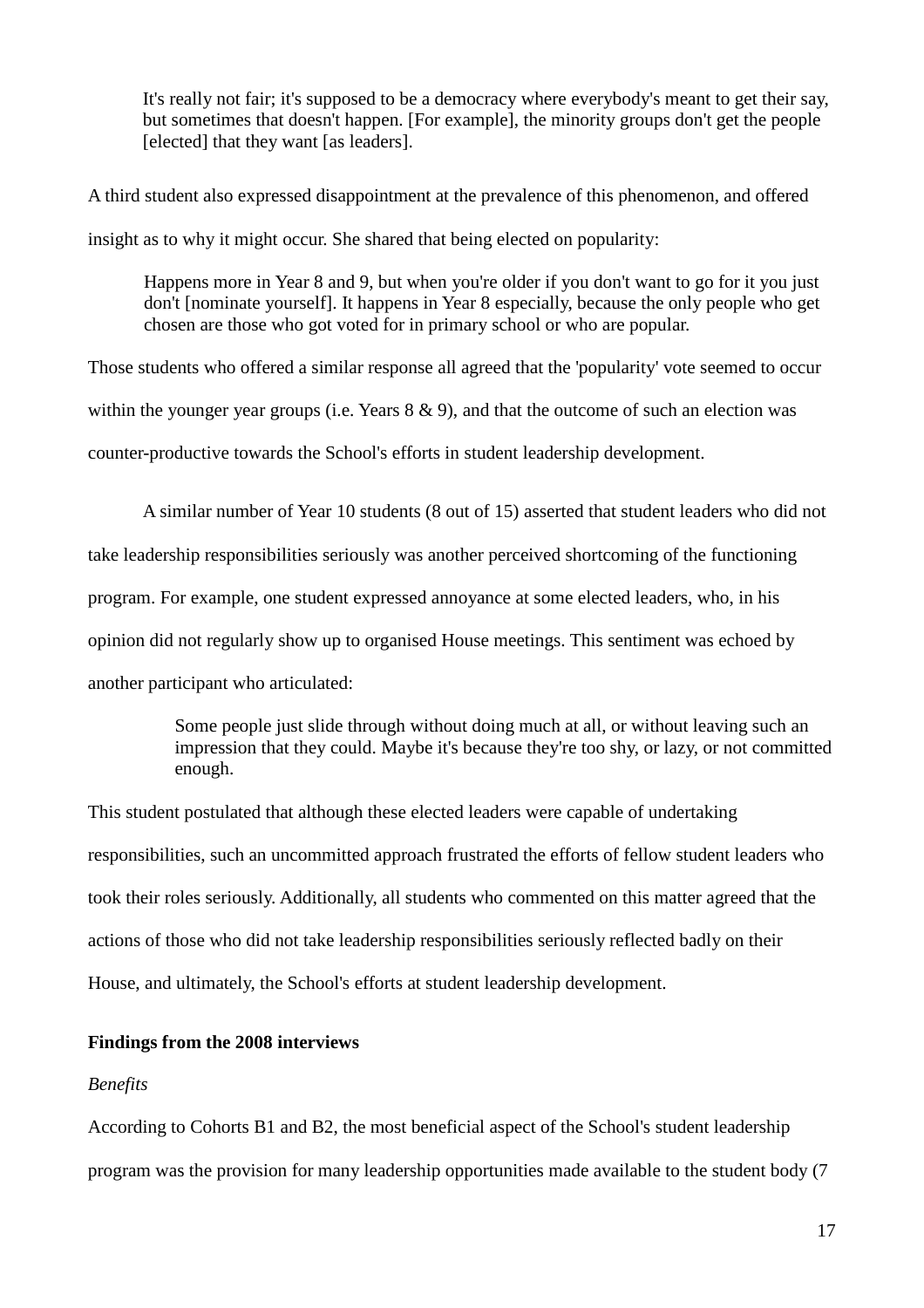out of 15). For instance, one student (Cohort B1) explained that because of the program's structure, students from all year levels were able to apply for a leadership position each year. Moreover, this comment received amplification from a student (Cohort B2) who lauded this aspect of the School's program, in that efforts were made to:

> Give other kids a chance to have a go. So maybe if they run for Arts [leader] and they get it but they're new to Arts and find it isn't their thing, maybe the next year they go for Sport [leader] and they find out that they like it, so the year after that they can nominate for Sport. You know they'll do a good job because they've had the experience back in the years beforehand.

Another student (Cohort B2) drew attention to the manner in which elected leaders worked with other students, specifically those who had not been formally elected to a leadership position. He explained that student leaders were always working on a project for the House or School, and frequently required assistance from other students to complete such tasks. Aside from the extra assistance from non-elected leaders, this help was seen to be a favourable, introductory experience into everyday life as an elected leader.

A few Year 11 student leaders (4 out of 15) claimed that a benefit of the functioning leadership program was the opportunity for students to learn valuable leadership skills. According to these students, this learning took place formally during Leadership Development Days which appear on the School calendar, and informally from key staff members and fellow students. Some of these events were identified by the students as the Year 10 Leadership Day, Peer Support training, and the Year 12 Leadership Camp. One student leader (Cohort B2) claimed that such opportunities were seen to be beneficial "because they help the students find out what their strengths and shortcomings are, and then [students] can start to build on their weaknesses." Another student (Cohort B1) described the acquisition of leadership skills as a process that is directly proportional to time, in that:

> You can start [learning leadership] when you're in Year 8, and you can develop leadership [skills] over the years, and as you go up you're ready for Year 12 leadership.

This comment drew support from another student (Cohort B1) who believed that: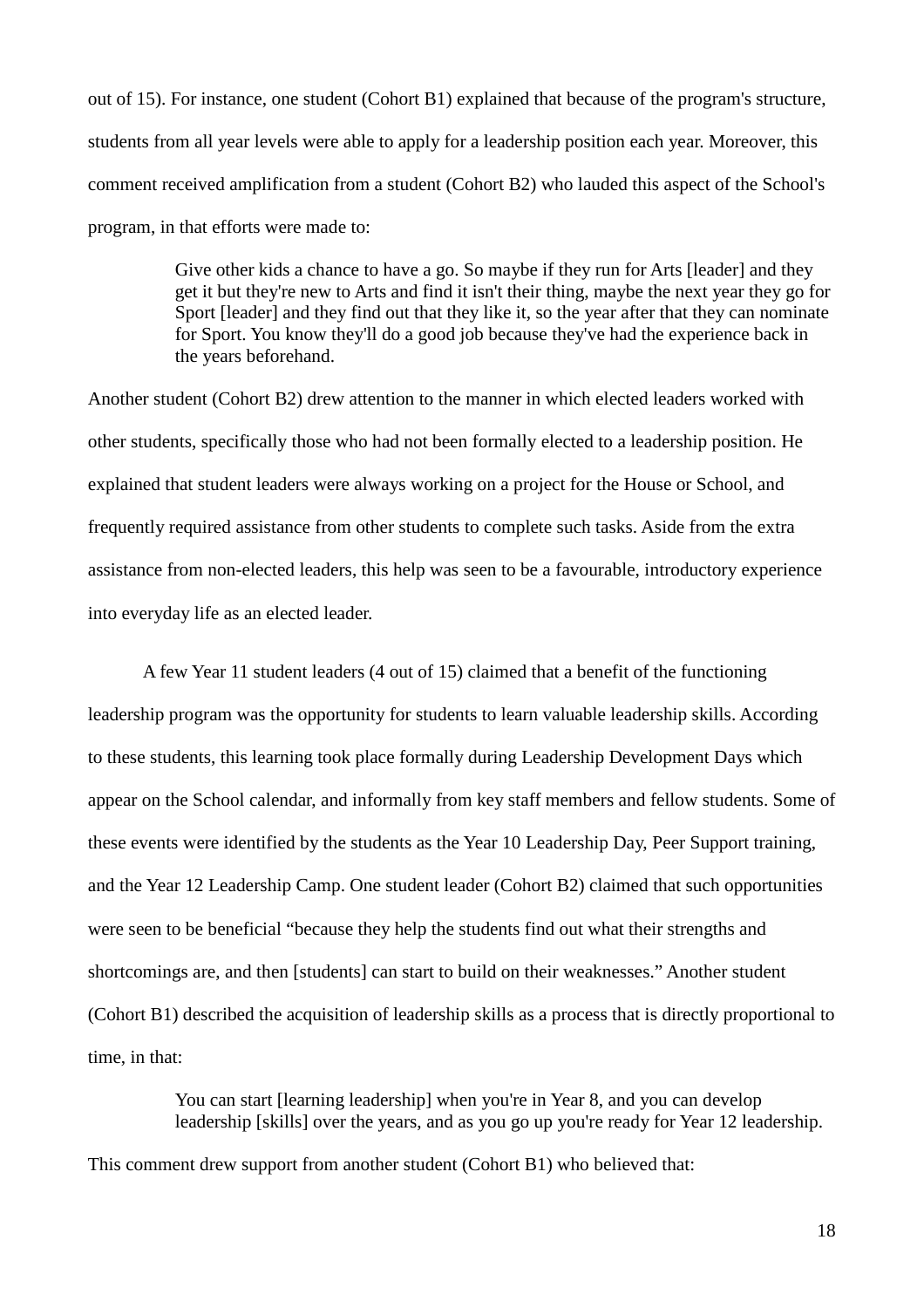If you just train in Year 12 to be a leader, you're not going to know how to do it as [well as] if you've learnt throughout the years. Mostly, the leaders are leaders throughout, and if they're not a leader they just learn from the other leaders.

Some of the skills learnt during planned leadership events were listed by the participants as: public speaking, managing a group of peers, communicating well with others, and learning how to interact with younger students.

| <b>Perceived Benefits</b>          | <b>Perceived Shortcomings</b>              |
|------------------------------------|--------------------------------------------|
| Many Opportunities Available       | Younger Leaders Not Involved               |
| Leadership is Learnt               | Leaders Not Sharing Responsibilities       |
| Working with Other Student Leaders | <b>Leaders Abrogating Responsibilities</b> |
| Leaders Voted in Carefully         | <b>Popularity Contest</b>                  |

### *Shortcomings*

Students in Cohort B elucidated several shortcomings of the existing student leadership program (see Table 5). Most notably, the area for improvement focused upon the apparent non-involvement of the younger elected leaders in leadership activities and events. A majority of Year 11 students (9 out of 15) felt that the Year 8 and Year 9 student leaders did not have sufficient opportunities to exercise their leadership roles properly. A participant (Cohort B2) of the study compared the current cohort of lower school leaders to her experience several years earlier:

> I remember when I was a leader in Year 8 and 9; I didn't really have a chance to lead anything or run anything, so I really just had a badge. I hardly did anything at all.

This statement was supported by another student (Cohort B2), who shared some insight from a conversation he had with an elected Year 8 leader. When asked if leadership was coveted for the subsequent year, the younger leader declined, explaining that "you just don't do anything." In addition to voicing concerns about this aspect of the program, students offered some suggestions as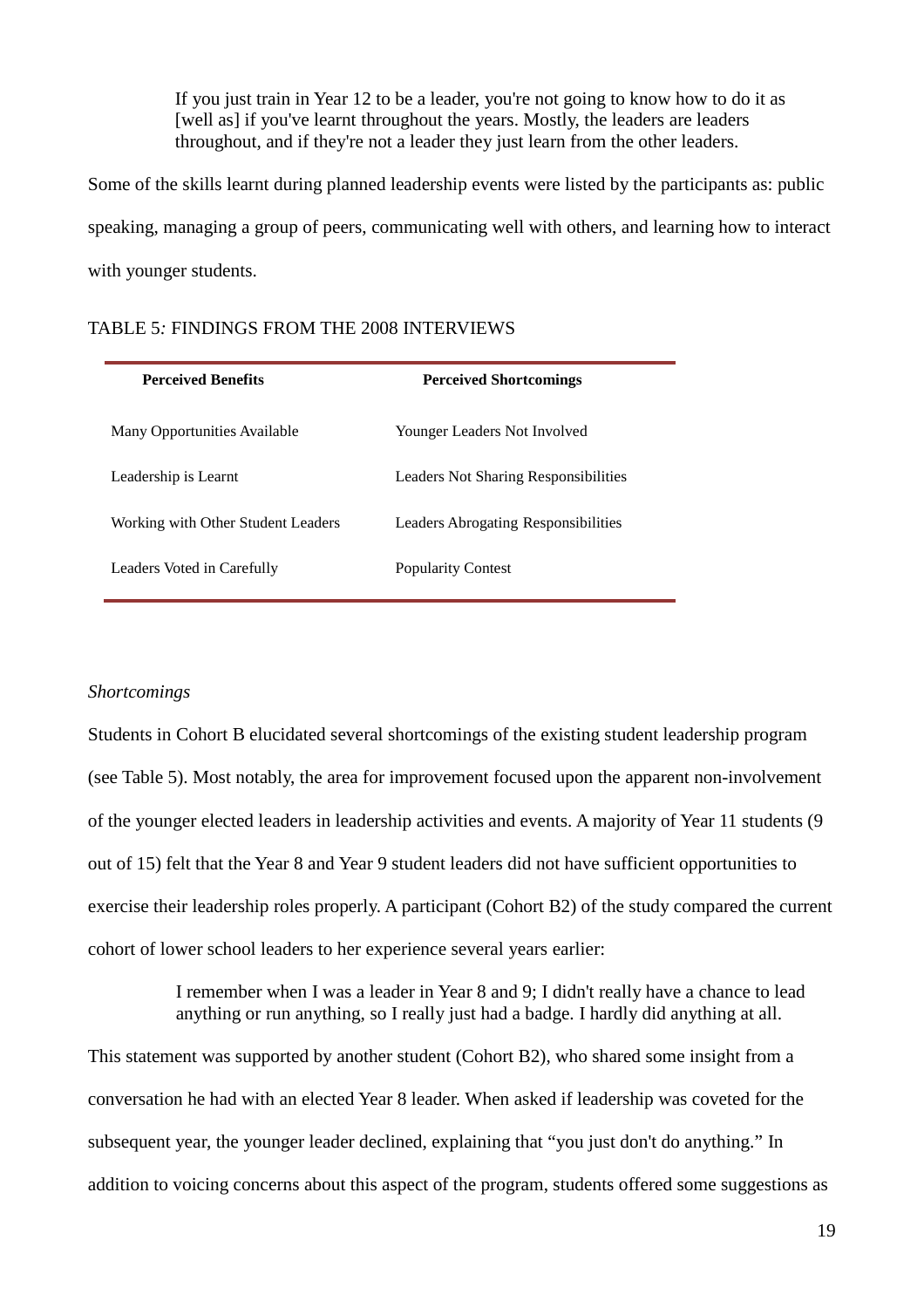to how the present situation could be ameliorated. To varying degrees, all of those suggestions indicated that giving the younger leaders increased responsibility at the School.

## **Findings from the 2009 interviews**

## *Benefits*

A number of Year 12 leaders (6 out of 20) felt that having many elected student leaders at the School was a benefit of the program. For instance, a student (Cohort C1) shared how the structure of the School's program allowed for many leaders to be elected, and then compared this arrangement to another educational context. Specifically, she stated:

> A girl I work with was telling me that her school only has School leaders, or [who the School would call the Executive, which is five positions, and I explained [our program] to her how we have ours [arranged].

After making the assertion, this student concluded that involving more student leaders at a House level was of greater benefit to the individual and the School. Other students held a similar view, and shared some of the benefits as giving more individuals the opportunity to become involved, develop leadership skills, and contribute to their House in a meaningful way.

In a similar vein to Cohorts A and B, a few elected Year 12 leaders in 2009 (4 out of 20) felt that a benefit of the program was being afforded the opportunity to work with other student leaders. One student (Cohort C2) shared how working with fellow Year 12 student leaders at both a House and School level was a gratifying experience, due to the collaborative efforts of those involved. Another student (Cohort C3) agreed with this sentiment, and postulated that working with leaders within one House helped foster a similar sense of personal satisfaction. Both of these Year 12 leaders also stated that working with other student leaders was a positive experience. In turn, this experience was largely due to the collective efforts of the leaders directed towards the improvement of life at the School.

## TABLE 6*:* FINDINGS FROM THE 2009 INTERVIEWS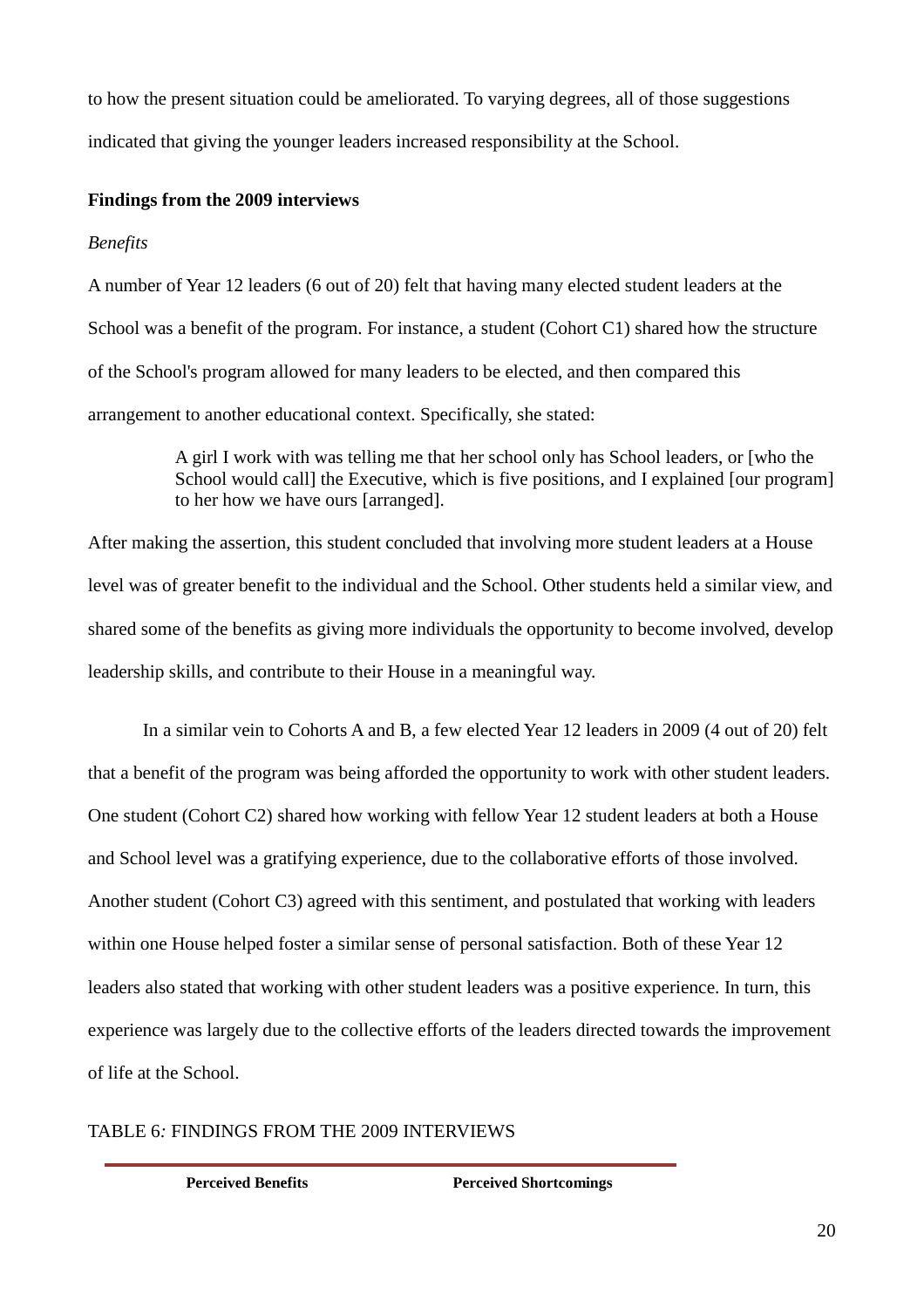| Many Elected Leaders               | Poor Understanding of Responsibilities      |
|------------------------------------|---------------------------------------------|
| Working with Other Student Leaders | Younger Leaders Not Involved                |
| Many Opportunities Available       | <b>Leaders Not Sharing Responsibilities</b> |
| Peer Support Leaders               | Leaders Abrogating Responsibilities         |

### *Shortcomings*

The students believed that leaders who lacked a sound understanding of the roles and responsibilities of Year 12 leaders comprised a shortcoming in the School's leadership program. One participant (Cohort C4) suggested that students elected into a position of Upper School leadership without prior experience in such a role may find fulfilling leadership duties difficult. This comment received support from another student (Cohort C4) who admitted that "with the initial step into Year 12 leadership [the added responsibilities] seem massive compared to Year 11." He continued to state:

> There is so much more responsibility that you gain in Year 12, and there are so many more things that you're expected to do. When you're in Year 11 you find that the Year 12s just do the jobs for you, or you have someone else to rely on.

A third student (Cohort C2) affirmed the previous statement, and added that those who accepted an Executive leadership position in Year 12 further increased their commitment and leadership responsibilities overall. To alleviate the apparent surprise experienced by students new to Upper School leadership, one student (Cohort C4) suggested that Lower School leadership experience become a formalised criterion for the future selection of Year 12 student leaders.

Several Year 12 students (4 out of 20) proposed that younger leaders were not actively involved in the School's program of student leadership. This concern was raised over the apparent disengagement of some of the Year 8 and 9 student leaders on both a House and School level. For example, one student (Cohort C3) admitted that compared to their Upper School contemporaries,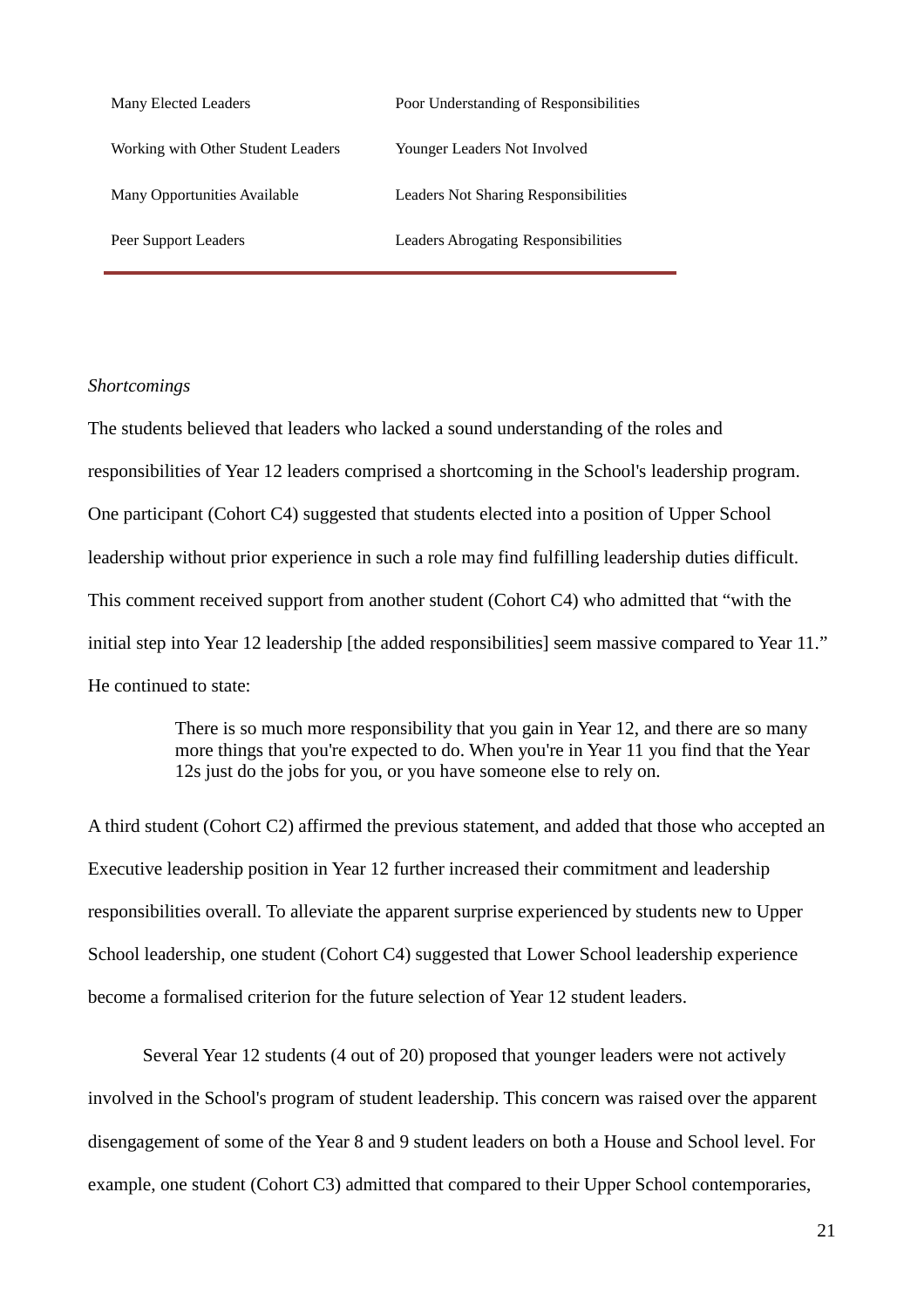Lower School leaders were not involved in as many leadership tasks, including: attending meetings, speaking at House or School Assemblies, and planning activities and events. A second student (Cohort C2) concurred, and volunteered a suggestion to more fully engage the junior leaders:

> You want to keep them going, interested, focused; give them something to do, something to be responsible for, so that they want to continue and come back for leadership next year...it's very important to have Year 8s and Year 9s involved, and if we emphasise that it would make a huge difference.

The students who offered some insight into this phenomenon all agreed that the current program should be revised with respect to how the Year 8 and 9 leaders are involved in specific leadership roles. Moreover, it was unanimously understood that the promotion of leadership at this age level was a vital component of securing the commitment of students at that age level.

### **Longitudinal findings, 2007-2009**

A longitudinal review of the data collected over three years revealed a variety of findings overall, and a degree of consistency in some propositions put forth by the respondents. The benefits of the School's student leadership program receiving frequent mention across the three years of data collection included having both many leadership opportunities available and lots of leaders participating, and being afforded the opportunity to work with other student leaders. Conversely, the shortcomings cited regularly comprised: student leaders not sharing responsibilities, leaders abrogating responsibilities, the apparent non-involvement of the younger leaders, and the perceived influence of a 'popularity vote' on student elections. These data are displayed in Table 7.

The claims that working with other student leaders and being afforded many leadership opportunities as benefits of the functioning program were sustained over all three years of data collection, i.e. from 2007-2009. Another observation mentioned repeatedly by students across time (2007-2008) was that having many elected leaders in any given year was indeed beneficial. Conversely, the notion that certain leaders abrogated leadership responsibilities received was frequently mentioned by students in all cohorts. Other shortcomings to be suggested in more than one year of data collection included certain leaders not sharing responsibilities (2008-2009), a

22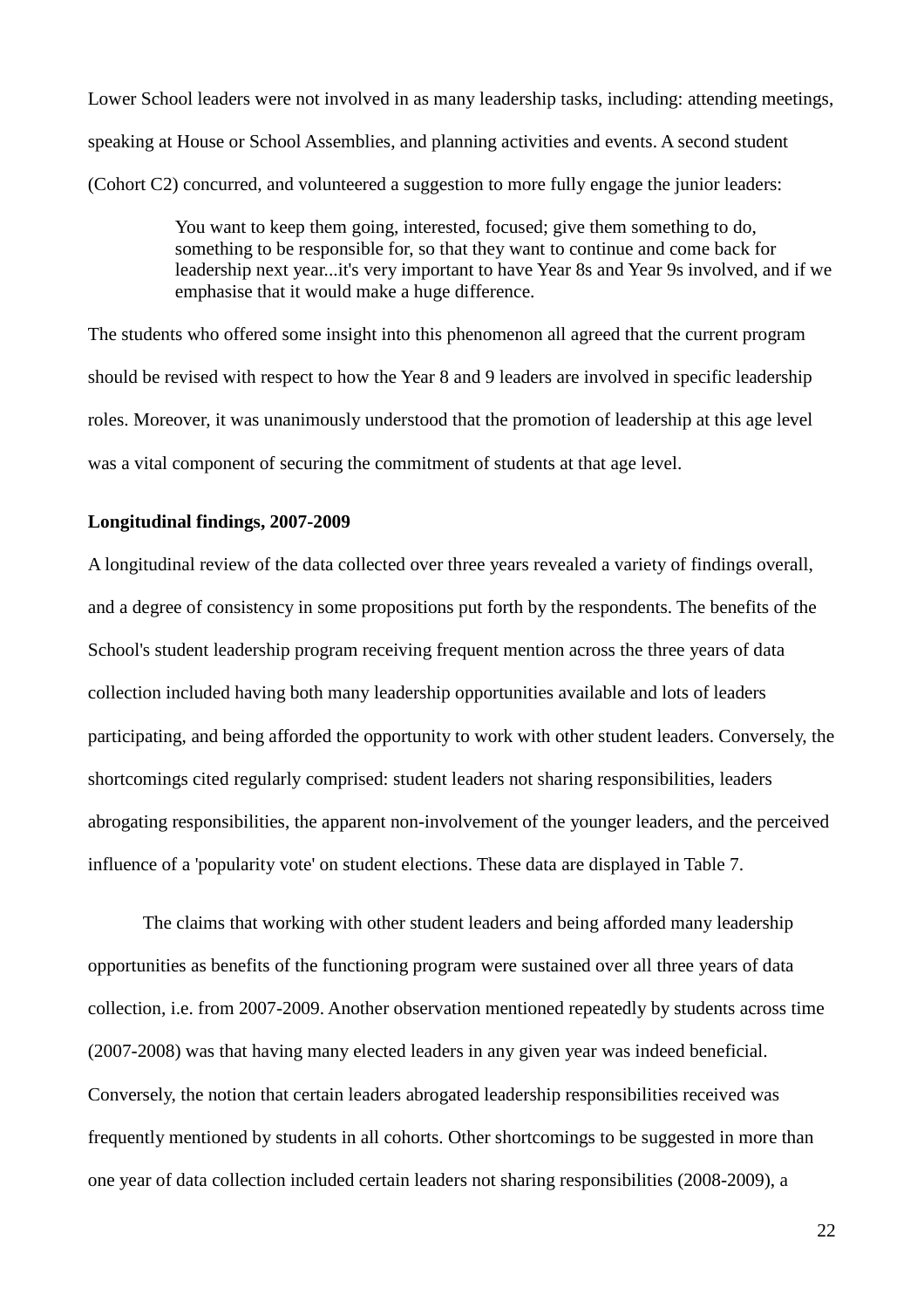perceived 'popularity vote' during leadership elections (2007-2008), and the non-involvement of the younger student leaders (2007-2008).

| <b>Year</b> | <b>Perceived Benefits</b>          | <b>Perceived Shortcomings</b>              |
|-------------|------------------------------------|--------------------------------------------|
| 2007        | Working with Other Leaders         | <b>Popularity Contest</b>                  |
|             | Working with Staff                 | Leaders Abrogating Responsibilities        |
|             | Many Opportunities Available       | More Time Needed with Staff                |
|             | Leaders are Accessible             | No shortcomings                            |
| 2008        | Many Opportunities Available       | Younger Leaders Not Involved               |
|             | Working with Other Student Leaders | Leaders Abrogating Responsibilities        |
|             | Many Elected Leaders               | Responsibilities Not Taken Seriously       |
|             | Leaders Voted in Carefully         | <b>Popularity Contest</b>                  |
| 2009        | Many Elected Leaders               | <b>Better Understanding of Roles</b>       |
|             | Working with Other Student Leaders | Younger Leaders Not Involved               |
|             | Many Opportunities Available       | Leaders not Sharing Responsibilities       |
|             | Peer Support Leaders               | <b>Leaders Abrogating Responsibilities</b> |

### TABLE 7: LONGITUDINAL FINDINGS 2007-2009

### **Discussion**

Students identified a range of perceived benefits and shortcomings associated with the functioning leadership program at the School. Two benefits receiving frequent mention included working with other student leaders, and having many leadership opportunities available to the student body. During the data collection process, students elucidated three shortcomings of the functioning leadership program, namely: some elected students abrogating leadership roles and responsibilities, the alleged non-involvement of younger elected leaders within the program, and the influence of a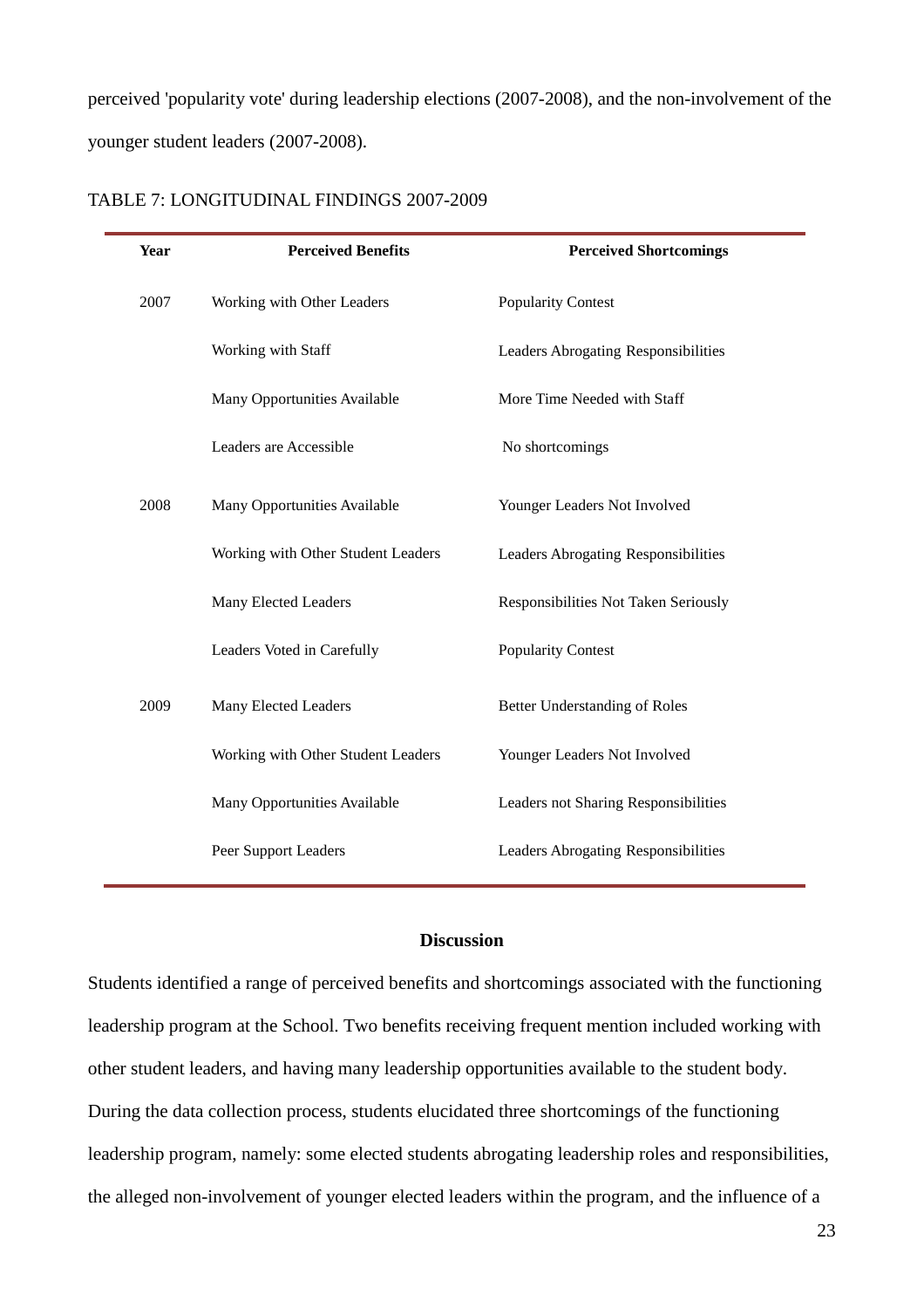perceived popularity vote on leadership elections. These benefits and shortcomings are now considered together with the current literature.

### **Benefits**

During the data collection period, students across all cohorts consistently commented that working with other student leaders was a benefit of participating in the School's leadership program. In particular, the tasks undertaken by leaders incorporated attending scheduled leadership meetings, preparing for House events, and participating in House events. Testimony from students included claims that working with other students leaders helped facilitate the sharing of new ideas and opinions amongst individuals, which in turn led to an appreciation of alternative perspectives. Several students in Year 10 (Cohort A) discussed how working co-operatively with peers helped foster a sense of inter-dependence within a House leadership cohort. Other students drew attention to the task-related discussions held with other leaders, and commented how these discussions helped them think about and perform leadership duties. More specifically, some students in Year 11 (Cohort B) shared that working with other leaders helped them to 'learn' leadership skills. To illustrate, one student (Cohort B2) communicated that these opportunities were beneficial because they "help the students find out what their strengths and weaknesses are, and then [students] can start to build on their weaknesses." A number of students in Year 12 (Cohort C) expressed how working with peers was a gratifying experience. In particular, this sense of satisfaction was felt largely due to the collaborative and committed efforts of student leaders working collectively towards a common goal. The perceived benefit of working with fellow leaders has strong links to existing literature concerning advantages of student leadership. To summarise these student perspectives of the leadership program at the School, co-operative work with other leaders facilitates the discovery of leadership qualities within students (Komives et al., 2005; Neumann, Dempster & Skinner, 2009), and engenders a sense of personal pride (Lineburg & Gearheart, 2008), empowerment, responsibility, and mutual respect (Lavery, 2007). These student perspectives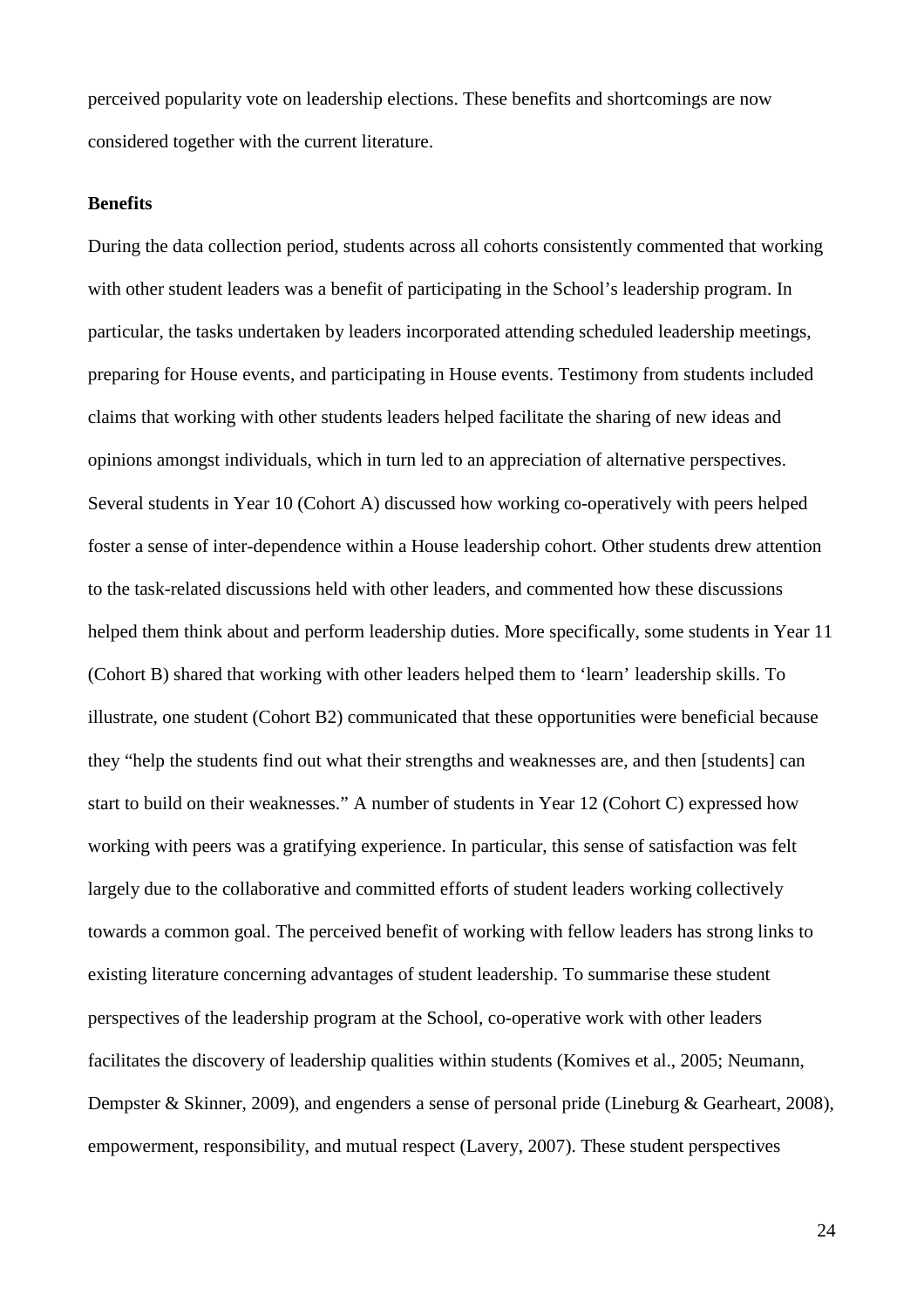suggest that assuming a leadership role at the School is an enjoyable and personally fulfilling experience.

According to the interview records, students repeatedly indicated that a perceived benefit of the School's leadership program was the provision of a range of leadership opportunities for the student body. For instance, testimony from leaders revealed how the program's structure enabled students from all years to apply for a position of leadership each year, with Arts, Sports, and Ministry positions available across every year level within each House. Students also consistently mentioned other leadership roles offered at the School, including: House Captain (Year 12), Peer Support (Year 11) and Student Executive (Year 12). Several students listed advantages they believed were the result of the School's effort to offer such a broad range of leadership positions. These advantages included: giving more students the opportunity to become involved and 'experience' leadership, to acquire and develop leadership skills, and to contribute to the House and School in a meaningful way. Researcher field notes and reflective journalling recorded that House Coordinators created additional leadership roles (e.g. House Secretary, House Photographer, House Spirit Leader) for students expressing a desire to participate in leadership and contribute to the House. All staff and a majority of students claimed that the School deliberately encouraged all students to exercise leadership; these claims were supported expressly with the motto "You Don't Need a Badge to Be a Leader". The efforts of the School to provide multiple and diverse leadership opportunities for its student body are consistent with extant literature on student leadership programs. Specifically, all students are given the opportunity to become involved in leadership (Fertman & Van Linden, 1999; Karnes & Stephens, 1999; Lavery & Neidhart, 2003), acquire leadership skills (Wallin, 2003; Myers, 2005), and to contribute to the School community (Lineburg & Gearheart, 2008; Lavery & Author, 2013). Such opportunities promote the development of student leadership potential (Wallin, 2003; Gordon, 1994; Neumann, Dempster & Skinner, 2009) within the School.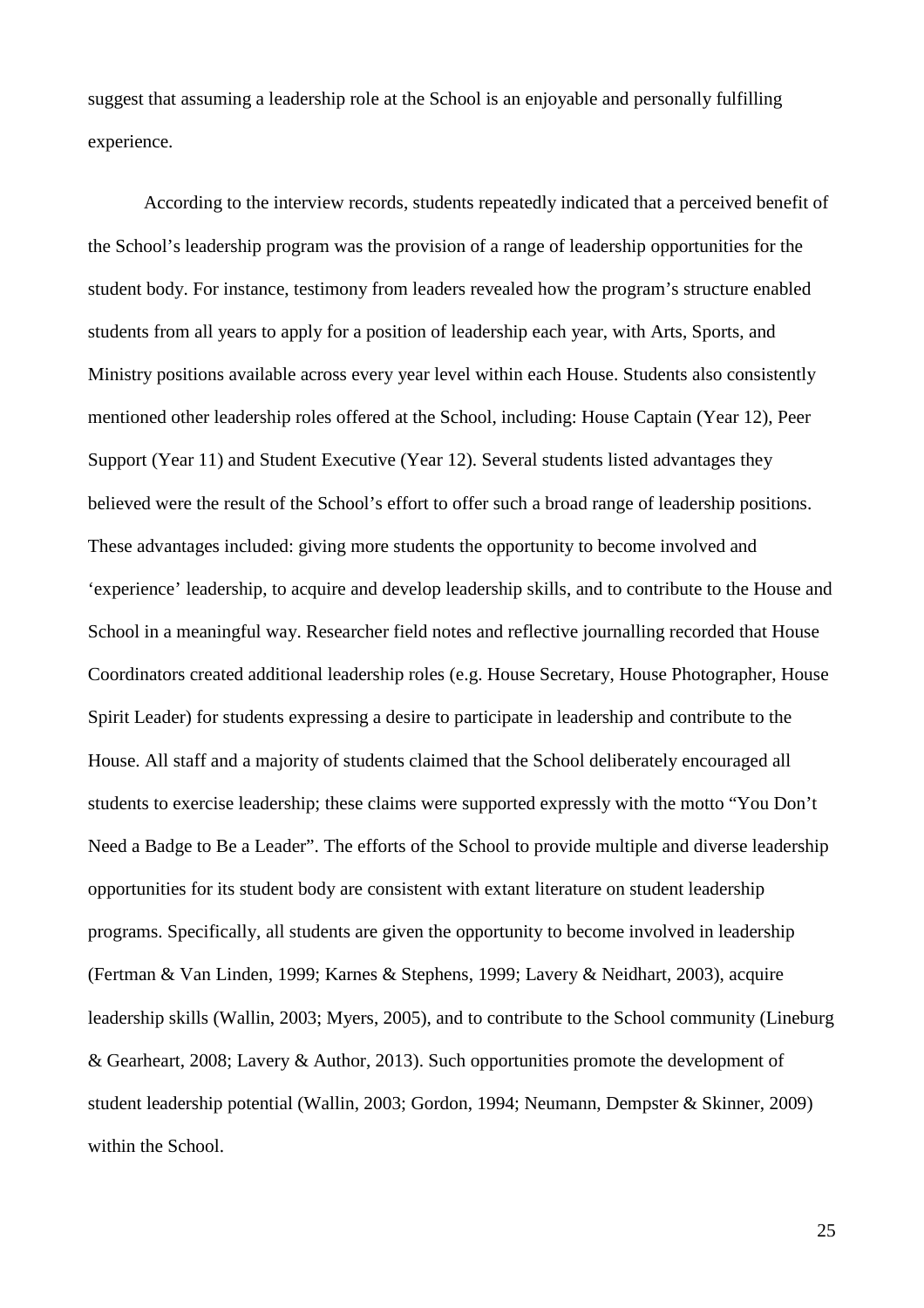### **Shortcomings**

Students consistently reported that a shortcoming of the leadership program was the perceived disengagement of some elected leaders. Data revealed that students predominantly described such disengagement as some leaders not undertaking roles and responsibilities seriously. Specifically, students criticised the efforts of disengaged peers who made few or no contributions to House activities, did not attend scheduled House meetings, and acted as a poor role model for other students. For instance, one student (Cohort A) expressed frustration at those few, uncommitted leaders who were capable of undertaking leadership responsibilities, and stated their approach was counterproductive to the collective, positive efforts of fellow students leaders. Furthermore, all students who commented on this issue (2007-2009) agreed unanimously that the actions of those few students who abrogated roles and responsibilities reflected badly on their House, and negatively impacted upon the efforts of leaders demonstrating a committed approach. Researcher field notes supported those comments, and several reflective journal entries suggested that students who demonstrated an uncommitted approach towards leadership undermined the School's efforts at facilitating leadership development.

An analysis of student interview records indicated that a second perceived shortcoming of the leadership program is the apparent non-involvement of younger leaders. To amplify, many students in Cohorts B and C shared how the elected leaders in Years 8 and 9 did not have sufficient opportunities to exercise their leadership roles properly. To illustrate, one student (Cohort B2) recalled where she was elected to a leadership position in Years and 9 and did not have any legitimate leadership opportunities. This sentiment was echoed by many other students in Cohort B. In particular, one student shared insight from a conversation he had with an elected Year 8 leader. When asked if he would apply for leadership in the subsequent year, the younger leader declined, offering "you just don't do anything." In a similar vein, testimony from several students in Cohort C revealed that compared to their Upper School peers, Lower School leaders were not involved in as many leadership tasks including: attending meetings, speaking at House or School assemblies,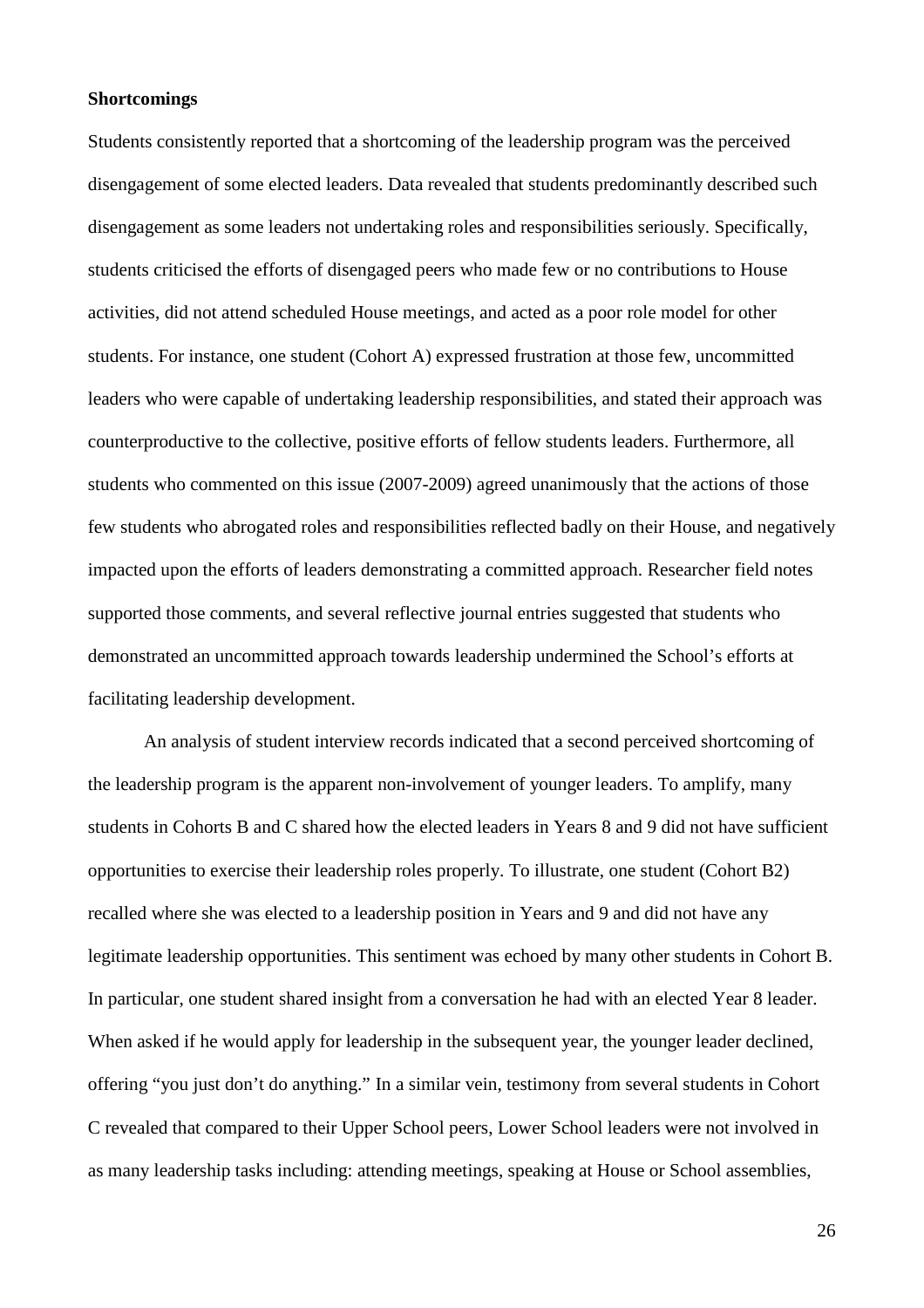and planning activities and events. Those students who provided insight into this perceived shortcoming unanimously agreed that the current program be revised to increase the involvement of Year 8 and 9 leaders in leadership tasks. Moreover, these students expressed that the promotion of leadership during Lower School was vital in securing the interest and commitment of students at that age level. Relevant literature suggests that leadership roles should not restrict students' capacity to be innovative, or to raise issues that are of concern to them (Willmett, 1997), nor be reduced to decoration or tokenism (Lavery, 2006). Instead, staff responsible for leadership programs are encouraged to create roles that require students to exert influence (Lavery & Author, 2013), and to allocate responsibilities that far exceed those of supervision and passivity (Hawkes, 1999; Willmett).

A third concern raised by the students involved the election process at the School. Students in Year 10 and Year 11 described the current process as being influenced by a perceived 'popularity contest'; that is, the claim that some leaders become elected more readily because of their popularity amongst peers than their capacity to lead. All students in Cohorts A and B who raised concern over the voting process agreed that the 'popularity contest' tended to occur within Lower School, and that the outcome of such elections was counter-productive towards the School's efforts in leadership development. These views resonate strongly with the extant literature, which warn that popularity contests, leadership cohorts nominated by staff, and certain voting processes may threaten younger candidates for leadership (Johnson, 2005). Interestingly, whilst a number of Cohort B students felt that the voting process was influenced by a popularity vote, an equal number of students within this cohort claimed that leaders are voted in carefully.

#### **Summary of benefits and shortcomings**

Students were able to identify a number of perceived benefits and shortcomings associated with the functioning leadership program at the School. Two strengths frequently mentioned included working with other student leaders, and having many leadership opportunities available to the student body. A longitudinal review of excerpts taken from the researcher's reflective journal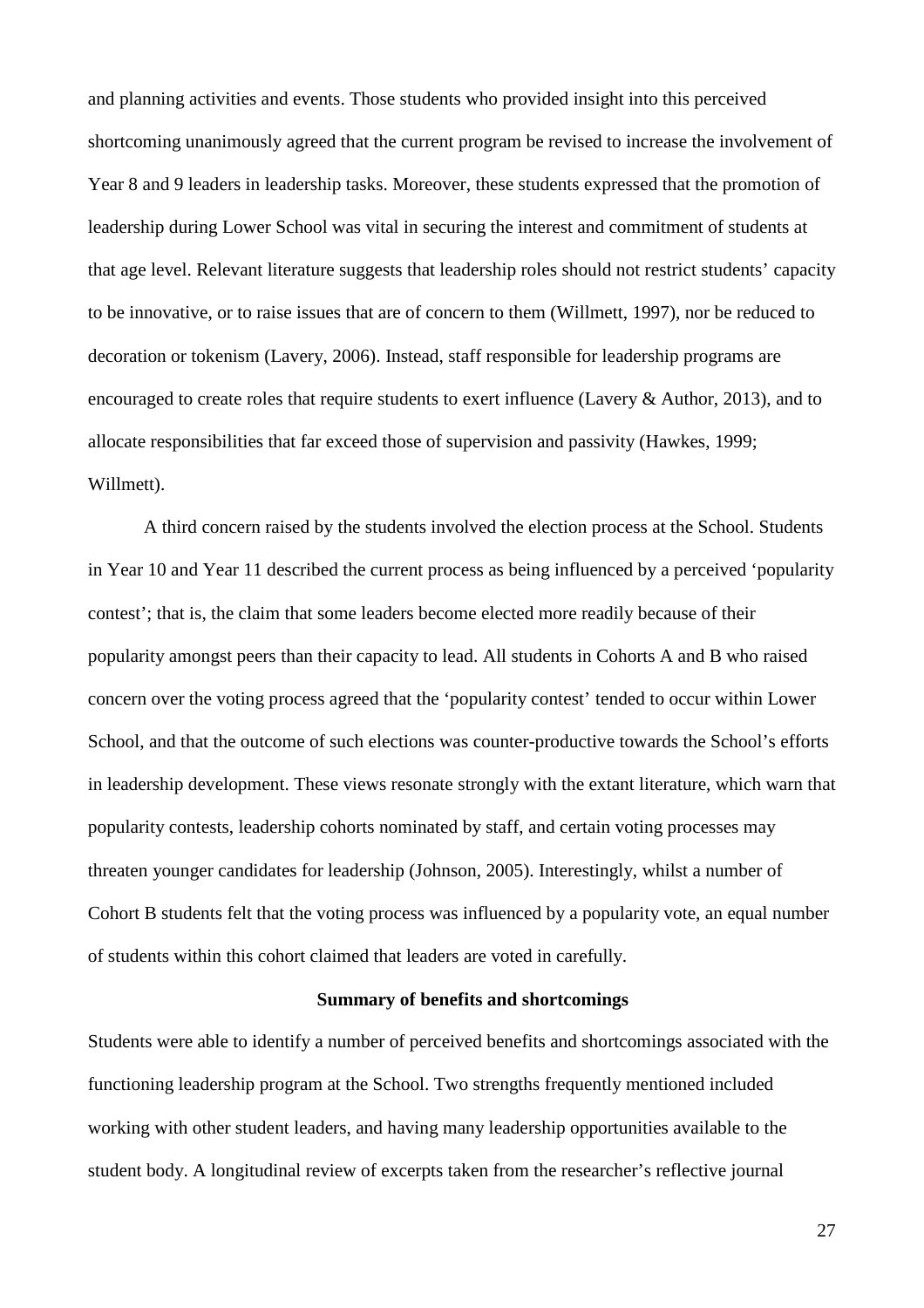suggests that students within all cohorts expressed enjoyment and excitement at the prospect of working collaboratively with other leaders. Additionally, the journal excerpts noted that Year 10 students commented exclusively on the role collaborative work amongst leaders played in the completion of work. However, those students in Year 12 often remarked that engaging in tasks with other leaders was an experience that engendered a sense of community within a House or leadership cohort. Students mentioned three shortcomings of the functioning leadership program, namely: some elected students abrogating leadership roles and responsibilities, the apparent noninvolvement of younger elected leaders within the program, and the influence of a perceived popularity vote on leadership elections. A longitudinal perspective illustrated that students in Years 10 and 11 spoke vociferously about the perceived 'popularity contest' during leadership elections. Although the opinions offered were concerned predominantly with Lower School leadership elections, each cohort reported that popularity could still influence Upper School elections, albeit to a much lesser degree. Conversations recorded in focus group interviews and field notes with several Year 12 student leaders illuminated this phenomenon further. The Year 12 leaders offered that by the time students reach Upper School, the application process precluded the chance of 'popular' students being elected by virtue of their popularity alone. Thus, the rigour of the application process for Year 12 leadership would inevitably dissuade any popularity vote from taking place particularly with someone who could not assume the role appropriately.

## **Conclusion**

From the overall findings, elected student leaders have identified a variety of benefits, shortcomings and suggestions intended to improve a school-based leadership program. These findings are consistent with themes and concepts found in current literature regarding leadership itself and schoolbased leadership programs. At the same time this research strengthens the existing gap in literature concerning student leadership development within secondary schools. Specifically, the findings illuminate the pressing need for practitioners to evaluate the successes and shortcomings of a functioning school leadership program, and for these individuals to honestly acknowledge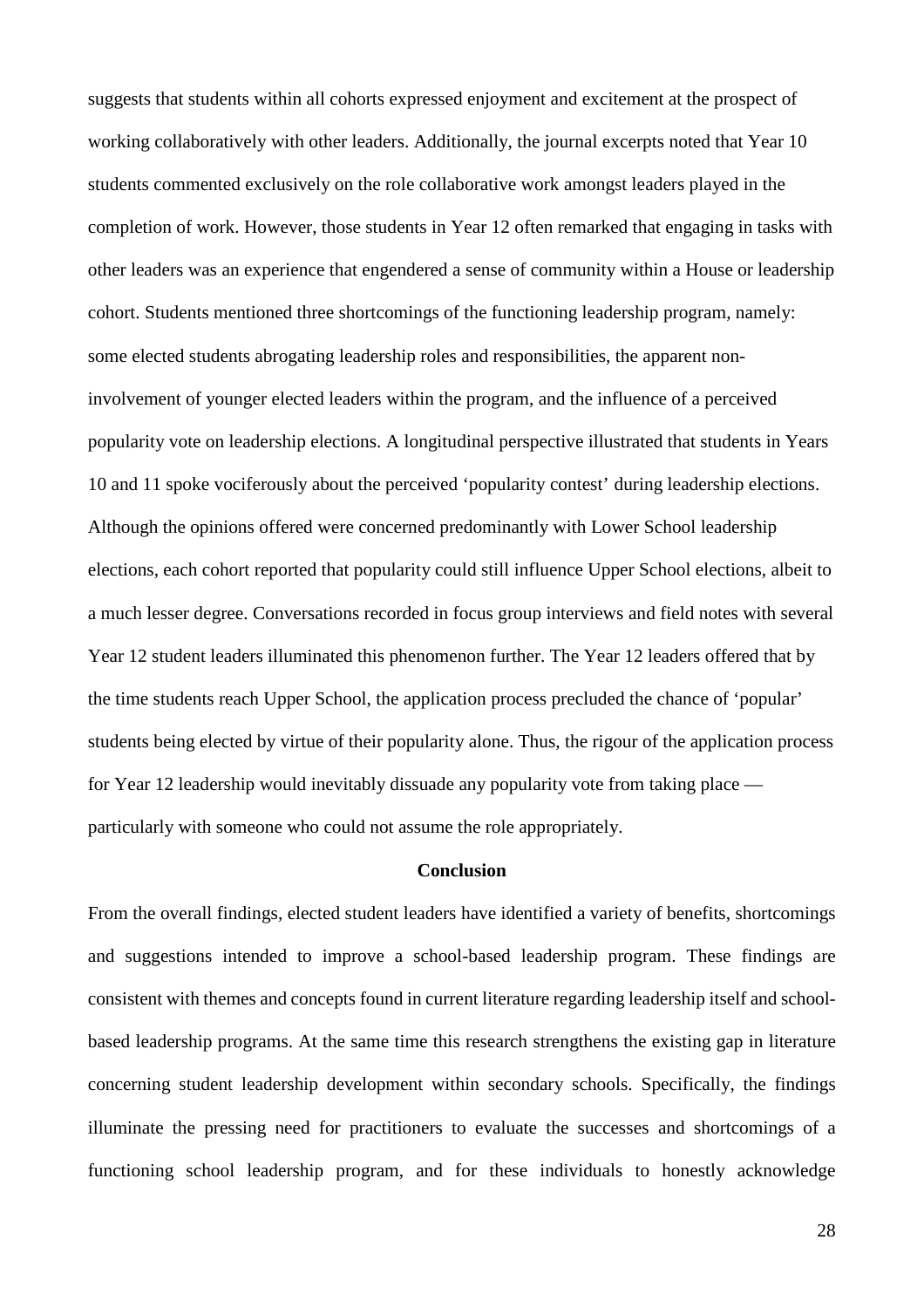participant-generated suggestions focused on program improvement. At a school level, it is expected that this research will serve to strengthen the functioning student leadership program at the School, and to help the Pastoral Care team avoid foreseeable problems regarding the planning and facilitation of future leadership activities. More broadly, it is hoped that the methodological approach exercised to investigate the improvement of a student leadership program will be replicated by practitioners responsible for school-based leadership programs. This study may be replicated and developed further by other researchers interested in student leadership development. As this research took place within a Catholic, secondary institution, it would be worthwhile to design a replication study to examine the efforts of other Catholic secondary schools who are similar – demographically speaking – to the School. Much could also be learnt from studies focused on exploring student leadership within secondary schools that are dissimilar to the School's demography. Based on the key findings of this research, a follow-up study could be designed to determine the effectiveness of actions taken to strengthen the School's leadership program.

## **References**

APPLETON, I. (2002) Fostering leadership, *Learning Matters*, 7(1), pp. 18-20.

- ARCHARD, N. (2009) Leadership understanding and practice in girls' schools: A review of webbased public documents, *Leading and Managing*, 12(2), pp. 16-30.
- BERG, B. (2007) Qualitative Research Methods for the Social Sciences (Boston, MA: Pearson Education).
- CHAPMAN, J. & ASPIN, D. (2001) Schools and the learning community: Laying the basis for learning across the lifespan, in D.N. ASPIN, J.D. CHAPMAN, M. HATTON & Y. SAWANO (Eds), *International Handbook on Lifelong Learning Part 2* (Dordrecht: Kluwer Academic Publishers), pp. 405-446.
- CROTTY, M. (1998) The Foundations of Social Research: Meaning and perspective in the research process (Crows Nest, NSW: Allen & Unwin).
- FERTMAN, C.A. & VAN LINDEN, J.A. (1999) Character education for developing youth leadership, *NASSP Bulletin*, 65(11), pp. 9-15.
- FREEBORN, S. (2000) School captains: School and community expectations, *The Practising Administrator*, 44(4), pp. 18-19.
- GARDNER, J.W. (1987) Leadership Development: Leadership papers (Washington, D.C: Independent Sector).
- GORDON, S. (1994) Encouraging student leadership, *International Schools Journal*, 14(1), pp. 43- 51.
- GRAY, H. (2002) Students Can Be Strong Education Partners. Retrieved 1st June 2008, from ICP Online & Cybertext: <http://www.icponline.org/feature\_articles/f3\_01.html>
- GUBA, E.G. (1981) Criteria for assessing the trustworthiness of naturalistic inquiries, *Educational Technology Research and Development*, 29(2), pp. 75-91.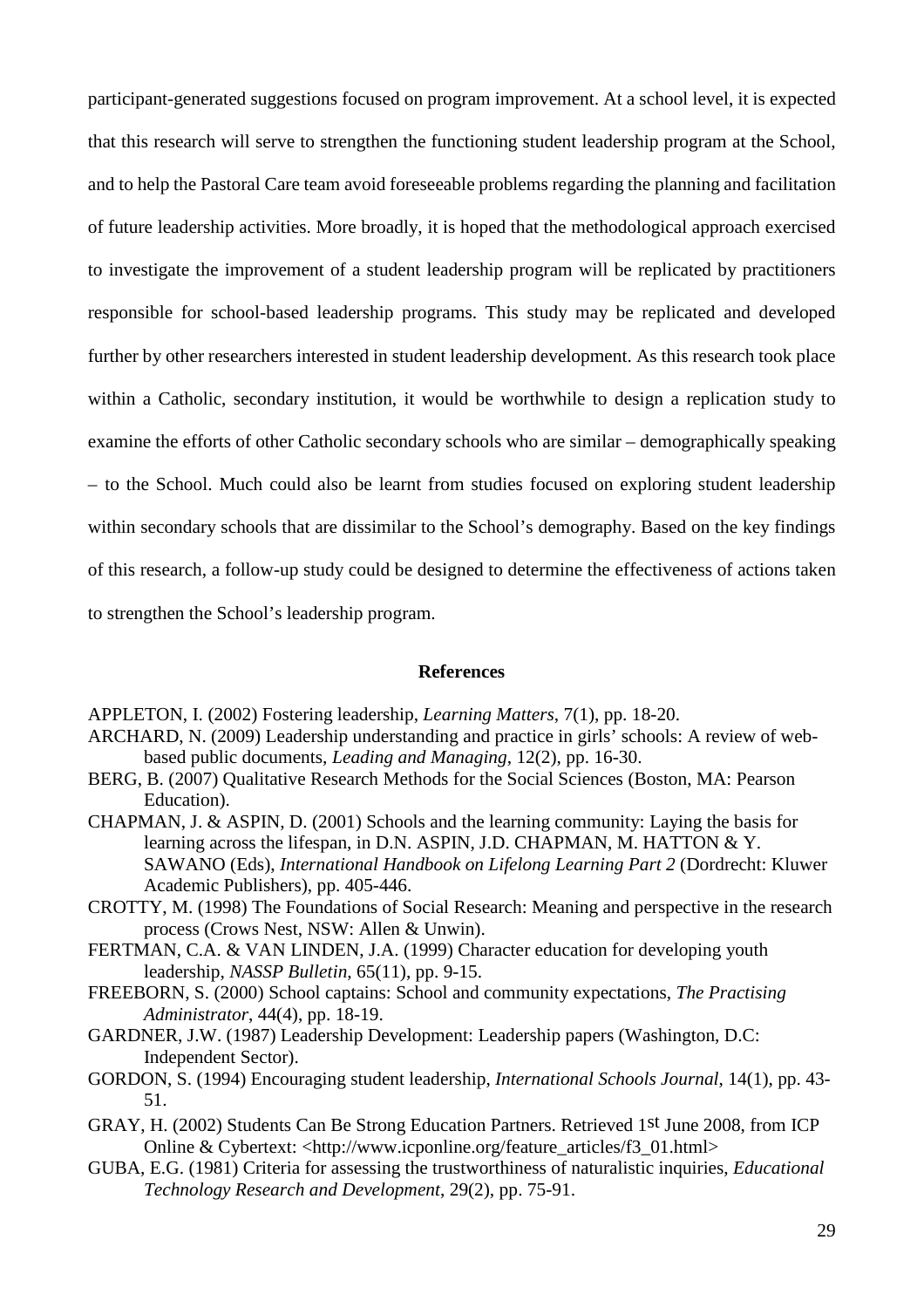- HART, R.A. (1992) Children's participation from tokenism to citizenship. Innocenti Essays No. 4. (Florence: UNICEF).
- HAWKES, T. (1999) Conversations with students on leadership, *Independence*, 24(1), pp. 21-24.
- HINE, G. (2012) Exploring the need for improvement in a student leadership program, *Journal of Catholic School Studies*, 84(1), pp. 12-23.
- HINE, G. (2013) Student leadership experiences: A case study, *Leading & Managing*, 19(1), pp. 32-50.
- JOHNSON, K. (2005) Students' voices: Student leadership in primary schools, *Connect*, 152, pp. 3- 8.
- KARNES, F.A. & STEPHENS, K.R. (1999) Lead the way to leadership education, *Educational Horizons*, 64(8), pp. 62-65.
- KEEFFE, M. & ANDREWS, D. (2011) Students' perspectives on leadership: Interpretations of symbolic, social and cultural capital, *Leading & Managing*, 17(2), pp. 21 -35.
- KOMIVES, S., OWEN, J.E., LONGERBEAM, S.D., MAINELLA, F.C. & OSTEEN, L. (2005) Developing a leadership identity: A grounded theory, *Journal of College Student Development*, 46(6), pp. 593-611.
- LAVERY, S. (2006) Student leaders: So many reasons to bother, *Principal Matters*, 69(1), pp. 27-28.
- LAVERY, S. (2007) Developing student leadership through service learning, *Journal of Catholic School Studies*, 80(2), pp. 5-12.
- LAVERY, S. D. & HINE, G. (2013) Catholic school principals: Promoting student leadership, *Journal of Catholic Education*, 17(1), pp. 41-66.
- LAVERY, S. & NEIDHART, H. (2003) *Year 12 Students as Leaders: An inclusive approach*, Refereed paper presented at AARE/NZARE Conference, Auckland (29 November - 3 December).
- LINEBURG, M.Y. & GEARHEART, R. (2008) Involving senior students in shared leadership, *Principal Matters*, 76(3), pp. 2-4.
- MCNAE, R. (2011) Student leadership in secondary schools: The influence of school context on young women's leadership perceptions, *Leading & Managing*, 17(2), pp. 36-51.
- MILES, M.B. & HUBERMAN, M.A. (1994) Qualitative Data Analysis: An Expanded Sourcebook, 2<sup>nd</sup> edn (Thousand Oaks, CA: Sage Publications).
- MYERS, T. (2005) Developing a culture of student leadership, *Teacher*, 3(1), pp. 26-29.
- NEUMAN, W.L. (2011) Social Research Methods: Qualitative and quantitative approaches,  $7<sup>th</sup>$  ed (Boston, MA: Allyn and Bacon).
- NEUMANN, R., DEMPSTER, N. & SKINNER, J. (2009) The impact of positional leadership on secondary school captains, *Leading & Managing*, 15(2), pp. 1-15.
- PAYNE, G. & PAYNE, J. (2004) *Key Concepts in Social Research* (Thousand Oaks, CA: Sage Publications).
- ROSE, H. (1991) Case studies, in G. ALLAN & C. SKINNER C. (Eds), *Handbook for Research Students in the Social Sciences* (London, UK: The Fulmer Press), pp. 191-203.
- STAKE, R.E. (2007) Qualitative case studies, in *The Sage Handbook of Qualitative Research*, 3rd edn (Thousand Oaks, CA: Sage Publications), pp. 443-466.
- STRINGER, E.T. (2008) Action Research in Education, 2<sup>nd</sup> ed (New Jersey: Pearson).
- WALLIN, D. (2003) Student leadership and democratic schools: A case study, NASSP Bulletin, 87(55), pp. 55-78.
- WILLMETT, T. (1997) The religious dimension of student leadership: More than captains and prefects in a Catholic school, *Word in Life*, 45(4), pp. 25-28.